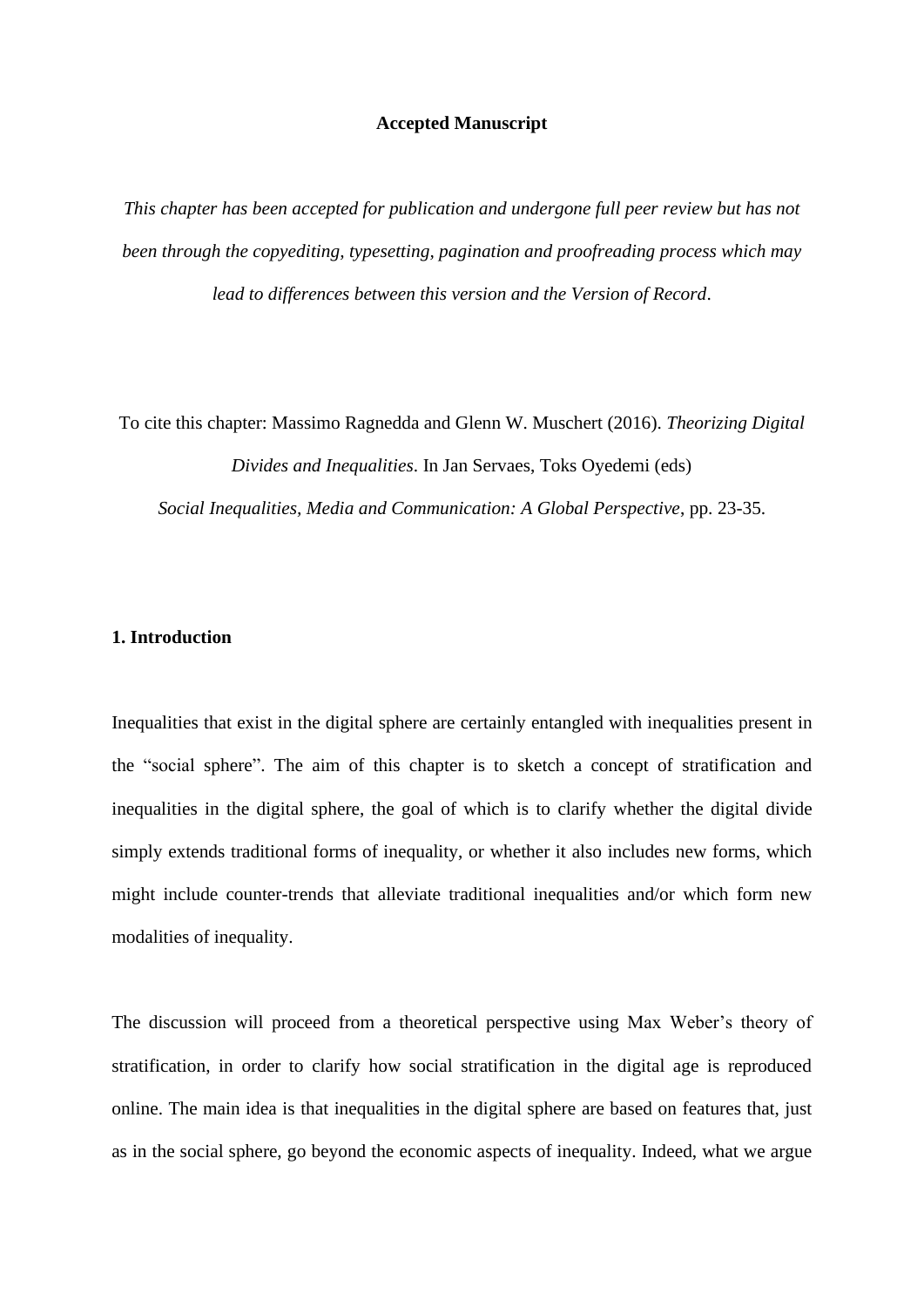is that to understand digital inequalities, the discussion should not focus on class dynamics (economic aspects), but also status/prestige (cultural aspects), and group affiliations (political aspects). As in "real life," social stratification in the digital sphere is the result of this complex interplay of three factors. Indeed, as relevant to inequalities the material and ideological realms traditionally studied in  $19<sup>th</sup>$  and  $20<sup>th</sup>$  Century sociology, Weber's insights provide an opportunity to revises Marxist conceptions of class that give primacy to structured economic inequalities (i.e., class dynamics). While the relevance of class cannot be denied, a nuanced approach to stratification might also include aspects of social stratification in the digital sphere which relate to differential rewards experienced by groups and individuals in such areas as market influence, political power, and social status/prestige.

This complexity is precisely why we adapt Weber's perspectives on stratification to contemporary dynamics observed in digital spheres. With this idea in mind, we explore from a theoretical point of view, the social inequalities in the age of the Internet, focusing beyond the economic role of social class, to encompass two broader dynamics of stratification described by Max Weber: i.e., "status" and "party". Thus, we assume that the basic principles of social stratification should be sought not only in the economic sphere, but also in the spheres of pol culture and politics. Our aim is thus threefold: 1) to initiate a scholarly discussion of the importance of status and group affiliation in a postmodern society specifically in relation to digital inequalities; 2) to explore the importance of prestige in digital participation/exclusion.; and, 3) to explore the influence of group affiliation (Weber's notion of "party" or political power) on digital participation/exclusion. These key distinctions Weber identified about inequality continue to be relevant in a digital age, although this perspective has thus far remained under-developed.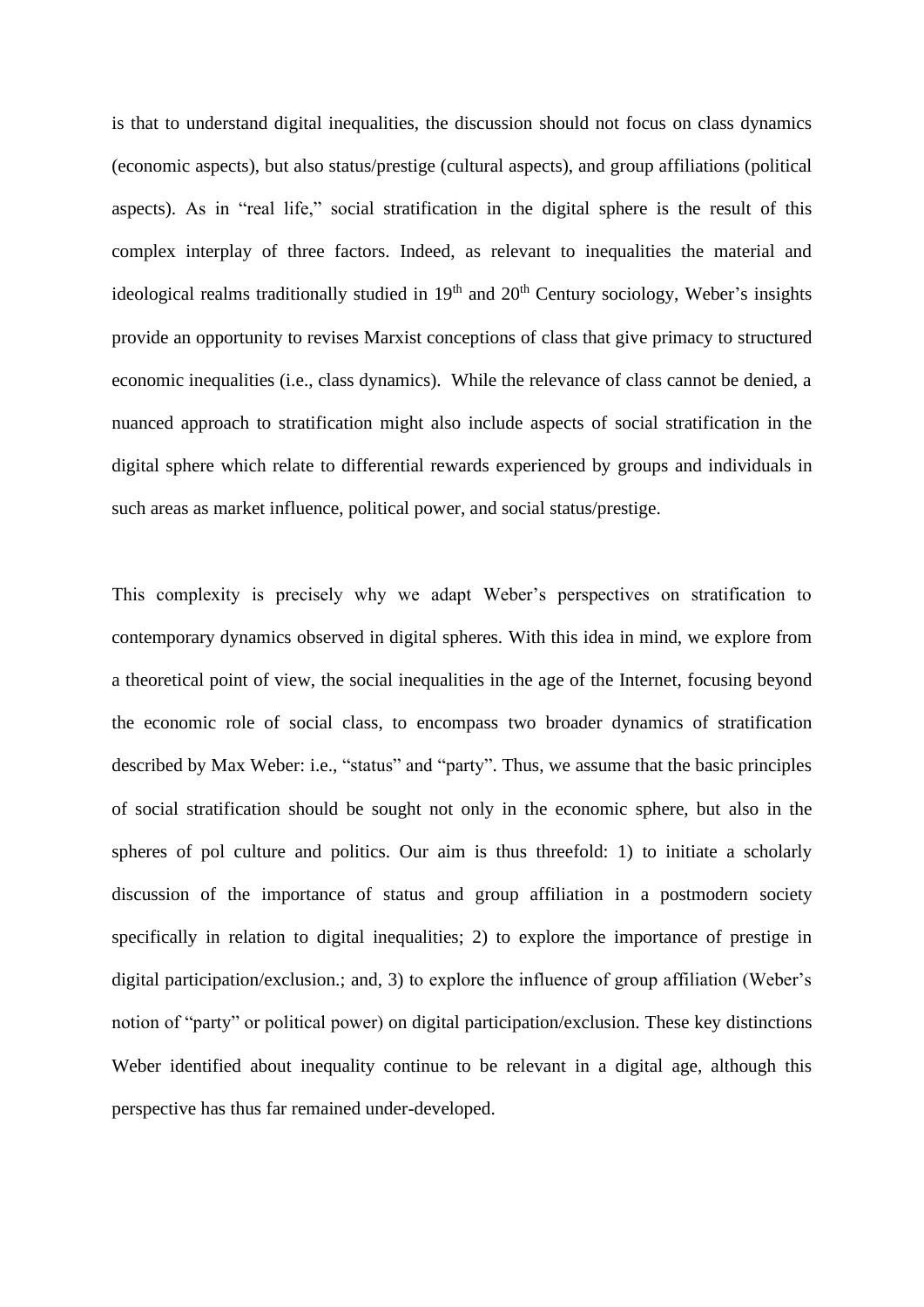### **2. Social stratification and social inequalities**

Social inequalities are usually described as the unequal distribution of opportunities, rewards, goods, wealth, education, healthcare, and punishments for different socially-defined categories of persons within a group or society. Each society exhibits inequalities among individuals and groups, and as these are the sedimentation of social history, they give rise to social strata in the practice of social relations, notably regarding access to social rewards such as money, prestige and power. Social inequality in preliterate societies, characterized by a low division of labour and mainly unstructured, was much lower than in today's complex societies. Sociology, more than any other discipline, has attempted to explain the origin of such inequalities. Among the various approaches we can mention here, the three that have dominated the debate among sociologists, and which have influenced the debate beyond the discipline, are the classical statements (and subsequent scholarly traditions) of Emile Durkheim, Karl Marx and Max Weber. The idea is to apply these approaches in order to understand and explain the inequalities in the age of the Internet. The goal is to identify digital stratification and digital inequalities and read it through these theoretical lenses.

Durkheim explained inequalities in terms of their "functionality" for the larger social system (Durkheim 1933), based on the different function necessarily carried out by individuals in a variety of social circumstances. Presumably, more skilled citizens were to carry out the more complex function and this would give rise to different social strata. In the functionalist view, social stratification is necessary for the development of different skills, talents, training and capacities, with each role being rewarded differently. This differentiation among individuals and groups then gives rise to the division of labour without which social order (i.e., society) could not persist (Durkheim 1933: 379). In the Durkheimian perspectice, society requires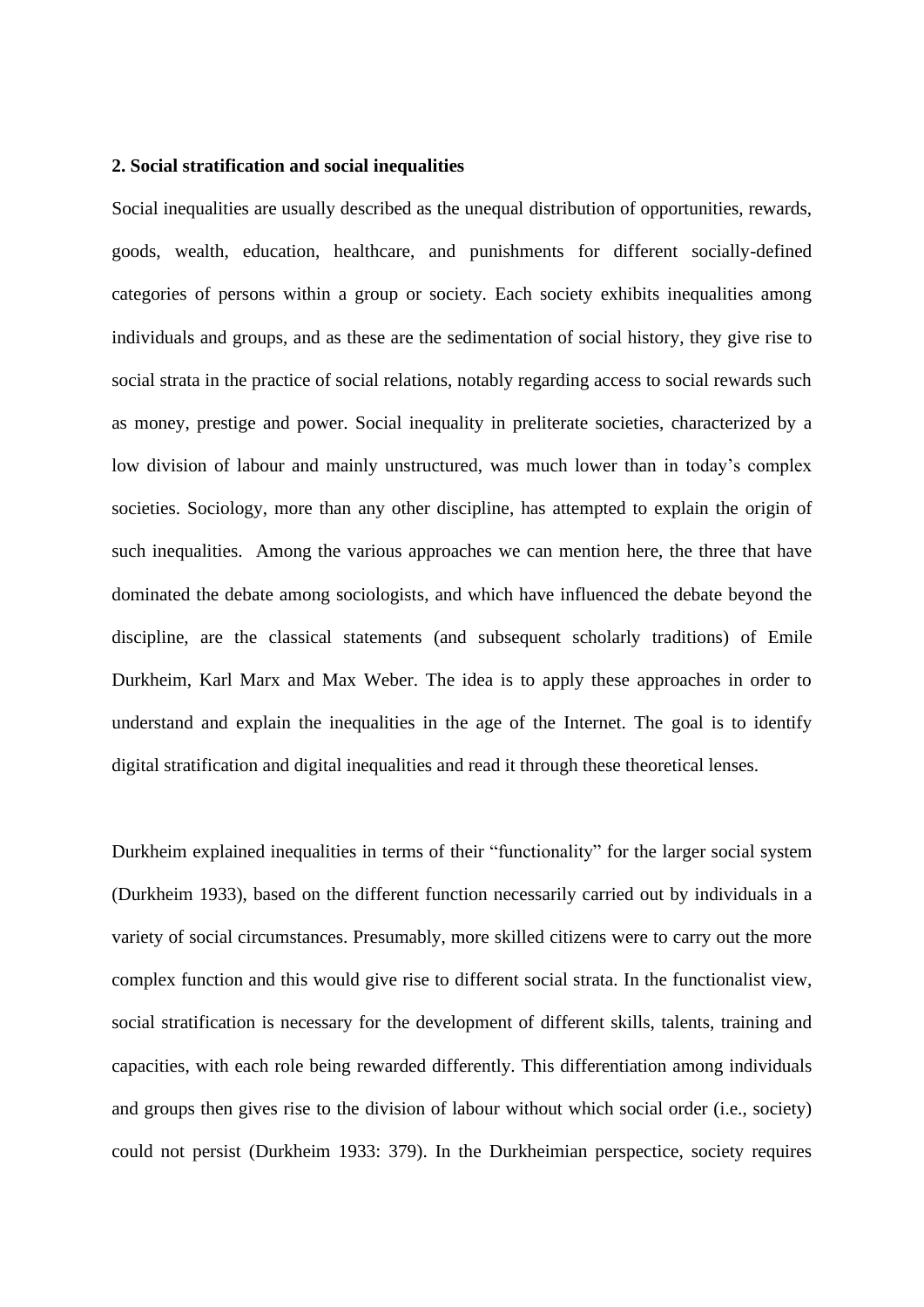inequalities, some of which are legitimate and some of which are not, depending on how it is interpreted within its relevant social context.

Karl Marx, on the other hand, mainly focuses on the class to describe and explain the social stratification and social inequalities. Briefly, according to Marx, the class of an individual is determined by elements of a structural nature (Marx 1974). Specifically, as defined in *The Communist Manifesto* ([1974] 1848), in capitalist society is the possession of the means of production the key variable to determine the membership of the class. The whole social superstructure is based on the economic dimension or structure. However, the binary division, based upon the control over the means of production, between bourgeoisie (capitalist class) and proletariat (working class) have been extensively criticized and considerate outdated in the post-industrial society (Bell 1974). As society has evolved, it is evident that also social class has evolved. However, it could be argued that possession of the means of production, even in a postmodern society (Lyotard 1979), is important to define social class. Moreover, it could be argued that this perception of social class is reproduced in the digital sphere and social class influence the access, the skills and the use of the Internet. However, while the economic factors are extremely important in understanding the social structure, Marx seems to overestimate this element excluding other components of social inequalities, such as prestige and power.

Finally, according to Weber, the complex interplay of these elements (status and party), in addition to the economic aspects, form the social stratification. Thus, from a Weberian perspective, social stratification could be described as the relatively stable organization of society into groups with different ways of enjoying the opportunities and rewards offered by the society. The Weberian approach to social stratification seems to offer a better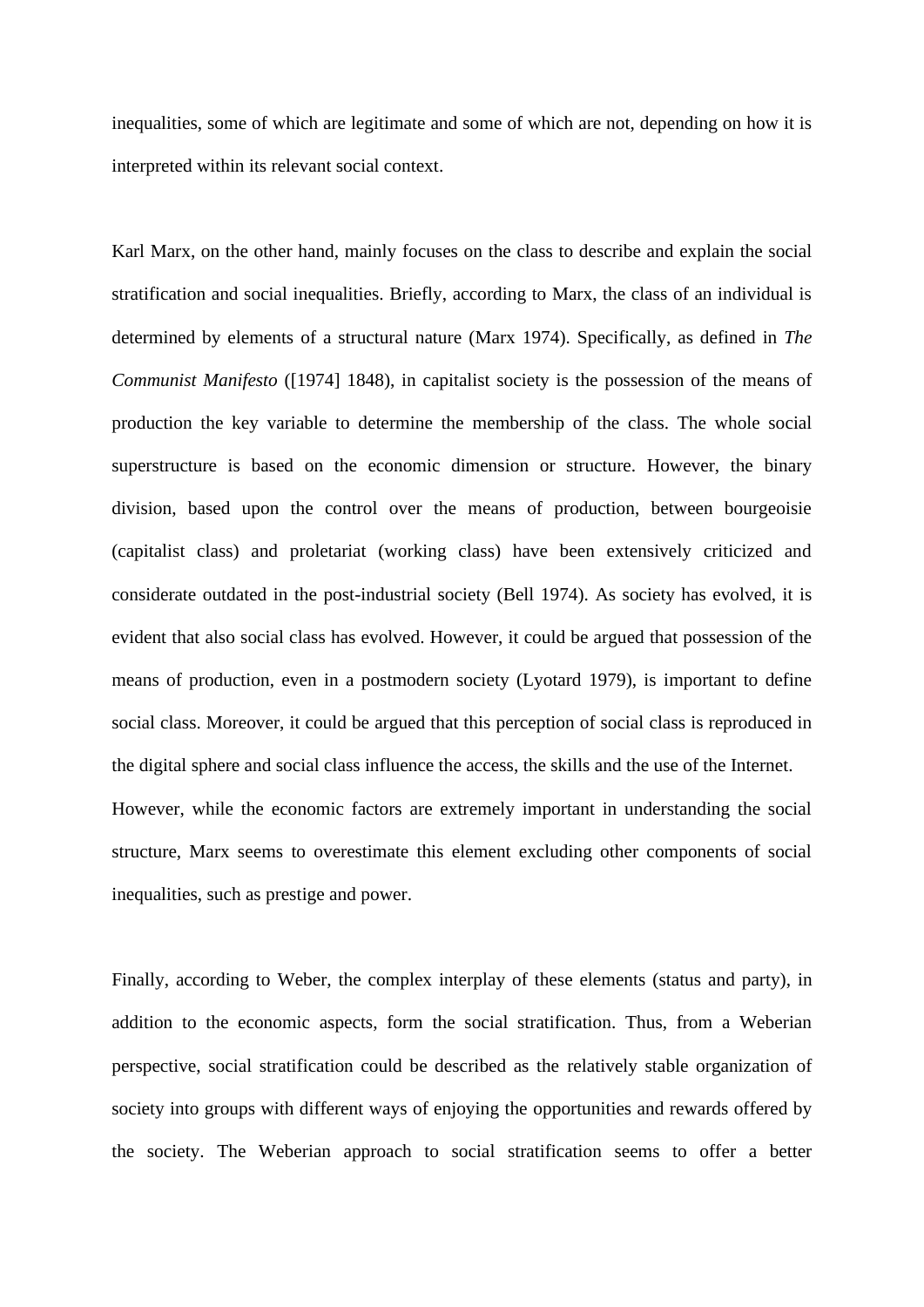understating of social inequalities. This is why we will mostly focus on this approach to evaluate, discuss and understand digital inequalities. However, all these three approaches have been formulate long time before the advent of the new ICTs. It is important, at this point, to explain how social inequalities are produced or reproduced in a digitally-organized society.

Each of the classical sociological traditions of social stratification offers insight into digital inequalities, however in the following section we will clarify the contributions and weaknesses of the Durkheimian and Marxist traditions, and ultimately will argue for a new Weberian discussion. Given its relatively nuanced conceptualization and multiple dimensions (i.e., class, status, and politics), a Weberian approach to stratification allows not only for a "thick description" of the mechanisms of social inequalities in the digital sphere, it also suggests potential to answer a troubling question that has thus far remained unanswered in the digital divide field. That is, it is unclear whether these traditional forms of inequality simply replicate themselves in the digital sphere, or whether the digital divide operates under its own dynamics. The question remains: do social inequalities in traditional (so-called "real life") dimensions of economic, status, and political relations simply replicate themselves (or extend intact) into the digital sphere? Or, does the digital sphere bring with it new modalities of inequality, and therefore new potentialities as well as challenges? Since more aspects of social life are migrating and expanding on-line, systems of structured inequalities are now reproduced in the digital sphere, the question becomes how social inequalities and social stratification are replicated in the digital sphere. The idea of this chapter is to start a scholarly debate whose goal is to explain digital inequalities in relation to dynamics social class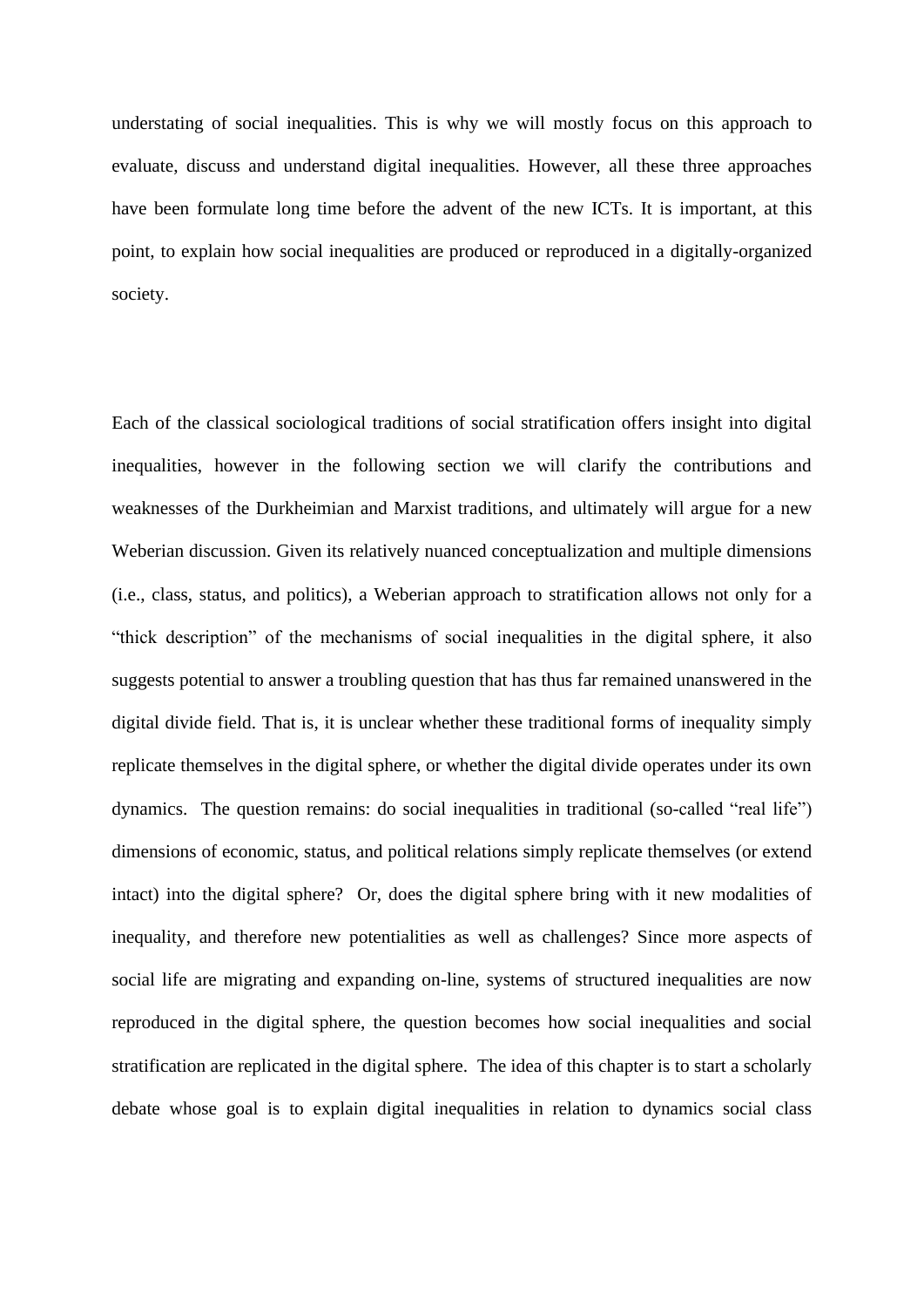(lifestyle and market influence), social status (prestige and culture), or power (political impact or authority).

#### **3. Reading digital divides**

In order to attempt to answer this crucial question, we need to introduce the so-called digital divide, a phenomenon since always at the centre of Internet studies (Bonfadelli, 2002; Katz & Rice, 2002; Mossberger, Tolbert, & Stansbury, 2003; van Dijk, 2005; Warschauer, 2004; World Internet Project, 2012), and inevitably tied with the concept of social inequalities. The digital divide has been studied since the mid 1990's from different perspectives and approaches. The idea of inequalities in access to- and use of new ICTs (an in particular the Internet) across different population segments and countries has been at the centre of many studies in the last decades (National Telecommunications and Information Administration, 1995; DiMaggio, Hargittai, Russell Neuman, & Robinson, 2001; Norris, 2001; Ragnedda & Muschert, 2013; Witte & Mannon, 2010). Because of the centrality of the Internet, researchers have focused on the gaps in adoption and use of the new ICTs. Castells, for instance, argues that "the differentiation between Internet-haves and have-nots adds a fundamental cleavage to existing sources of inequality and social exclusion in a complex interaction that appears to increase the gap between the promise of the information age and its bleak reality for many people around the world" (2001: 247). So, in its basic terms, the digital divide describes inequalities in the access to the ICTs. However, the access to the ICTs is not the "only divide" among users and citizens, and it is not the only divide that creates social and digital inequalities. This is why the analysis proposed by Castells, in some ways still valid, has been reformulated and addressed, over the time, in different ways (Sparks 2013; van Dijk 2006). Indeed, the literature goes beyond this simple and binary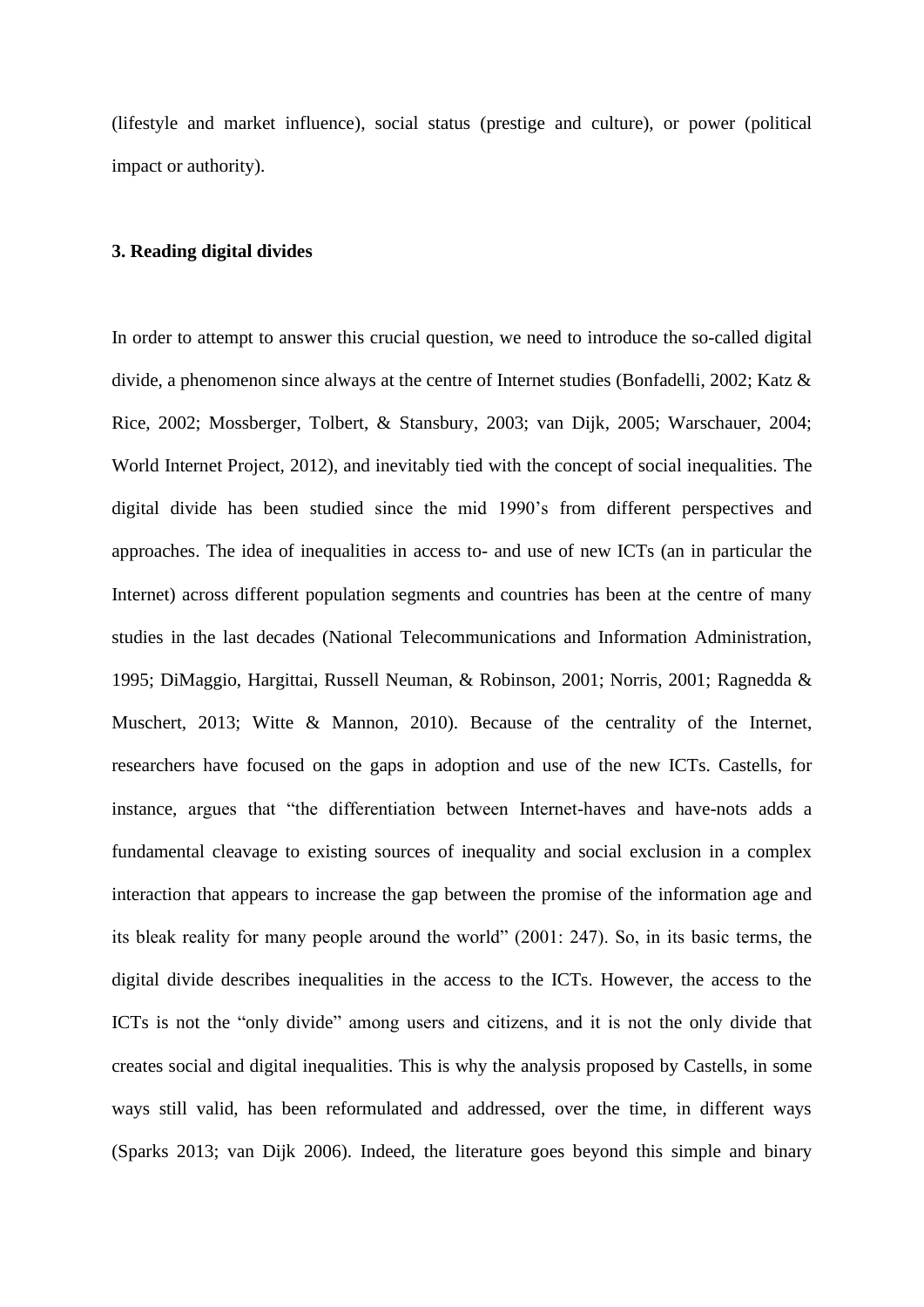divide between Internet-haves and have-nots, including others divides that exacerbate digital inequalities and digital exclusion. Van Dijk, (2005) and van Deursen & van Dijk, (2013), for instance, focus on numerous divides including ICT-skills, physical, motivational and use purpose. These divides should be seen in addition to the "simple" access (or lack thereof) to the new technologies of communication, as the first study of the digital divide made by the US Department of Commerce's National Telecommunications and Information Administration (NTIA) in July 1995 have made. This misleading binary idea (Warschauer 2003) has been progressively dismissed and further integrated with several sociological patterns that include economic, social, geographical, gender, education and prestige divides, connecting the phenomenon of social inequalities to the new digital inequalities (DiMaggio et al., 2004; Sparks, 2013).

The initial technocratic approach to the digital divide as social and cultural phenomenon that underlines inequality in providing access to technology is outdated in an era characterized by a massive use (at least in the industrialized societies) of the Internet (Tondeur, Sinnaeve, van Houtte, & van Braak, 2011). It sounds more pertinent analyses the digital divides in relation to the different ways in which ICTs are used (Hargittai & Hsieh, 2010), and in relation to the ICT experiences and the capacities in using technologies among citizens with different socioeconomic backgrounds (Hargittai, 2002, 2010; van Deursen and van Dijk, 2009). So, while the gap in access to the Internet has steadily declined in the course of last decades, noteworthy differences persist in terms of Internet usage and differential skills (Brandtzæg, 2010; Chen and Wellman, 2005; Hargittai and Hinnant, 2008; Selwyn, 2004; Van Dijk, 2005; Zillien and Hargittai, 2009).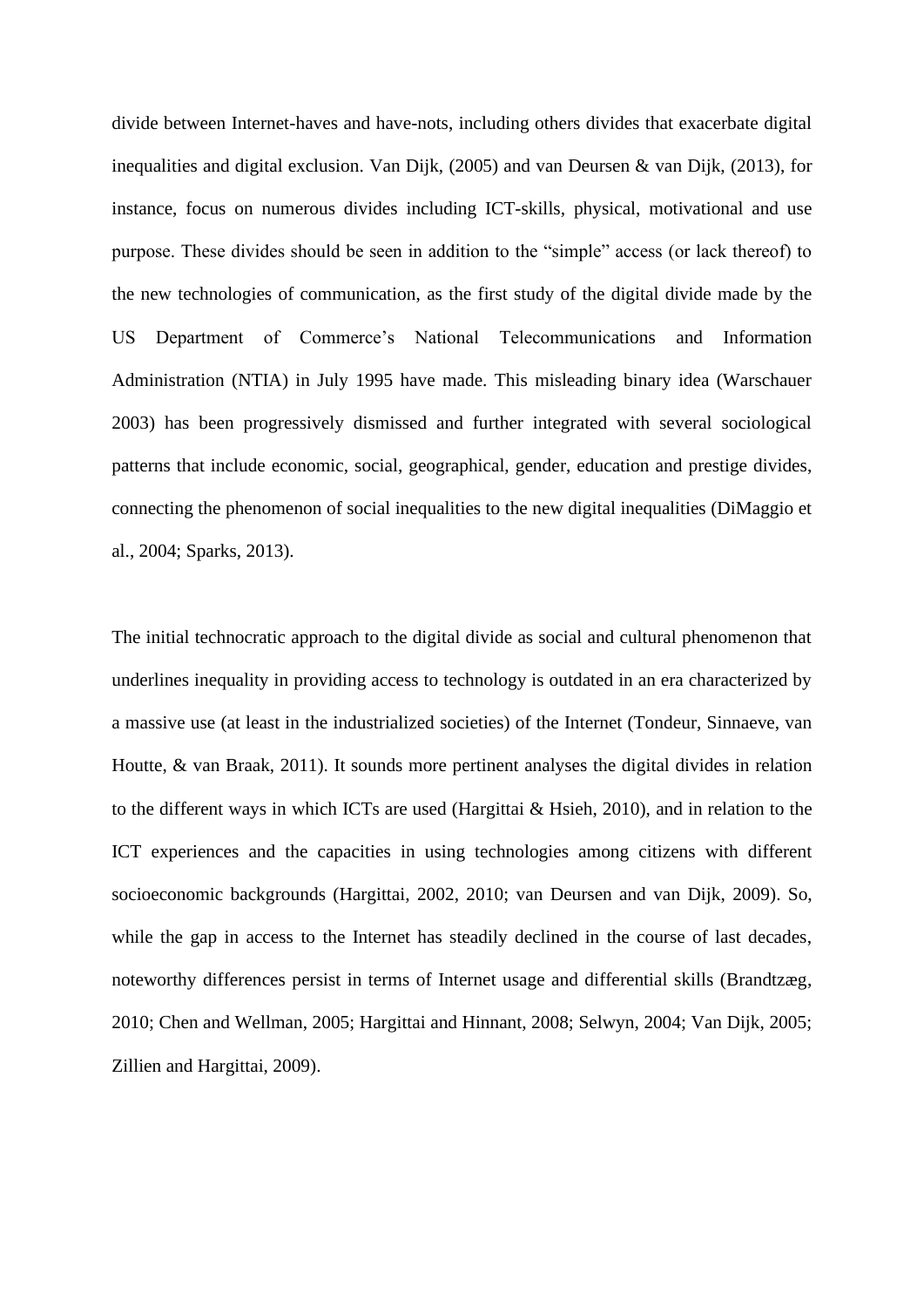Indeed, there are differences in connection speeds, and where one accesses the Internet, such that a person with reliable broadband who access the web at work, home, and on a mobile device would presumably be in a better position than one accessing the web via dial-up with limited access. Similarly, a person with great skill in navigating the web would be at comparative advantage in accessing information, as would a person with greater resources of time to spend on-line. Thus, the digital divide may be measured in a variety of ways, and along a continuum including the following aspects: access vs. non-access; number of sites of access; varying skill at using digital tools; the amount of time spent on-line; the variety of activities accomplished on-line; the motivation is using the Internet; and how frequently a person goes on-line. All these factors inevitably create digital inequalities in the digital sphere. All these factors influence the way in which citizens engage with ICTs (Helsper, 2012; van Dijk, 2005; Warschauer, 2004) and, at the same time, are influenced by the unequal access to socioeconomic, cultural, and personal resources.

At this point, we apply the three previous theoretical approaches in analysing the social stratification to the digital age. We start with the functionalist approach "to read" digital stratification. According to this approach we might find that the digital divide is mainly based on the digital skills and, more importantly, that such digital divide and digital inequalities may be useful and functional to the rise of new talents and capacities, differently rewarded. These different skills and different remunerations create a new digital stratification that may encourage and thrive on inequalities in the age of the Internet. However, are the skills required in social life different than the skills required online, or are they equivalent extensions of such? That is, would an exploration of digital skills reveal that the Internet and other digital spheres are structured similarly as offline society, and so therefore reproduce the inequalities based on different skills and rewards? As we have seen, many scholars argue that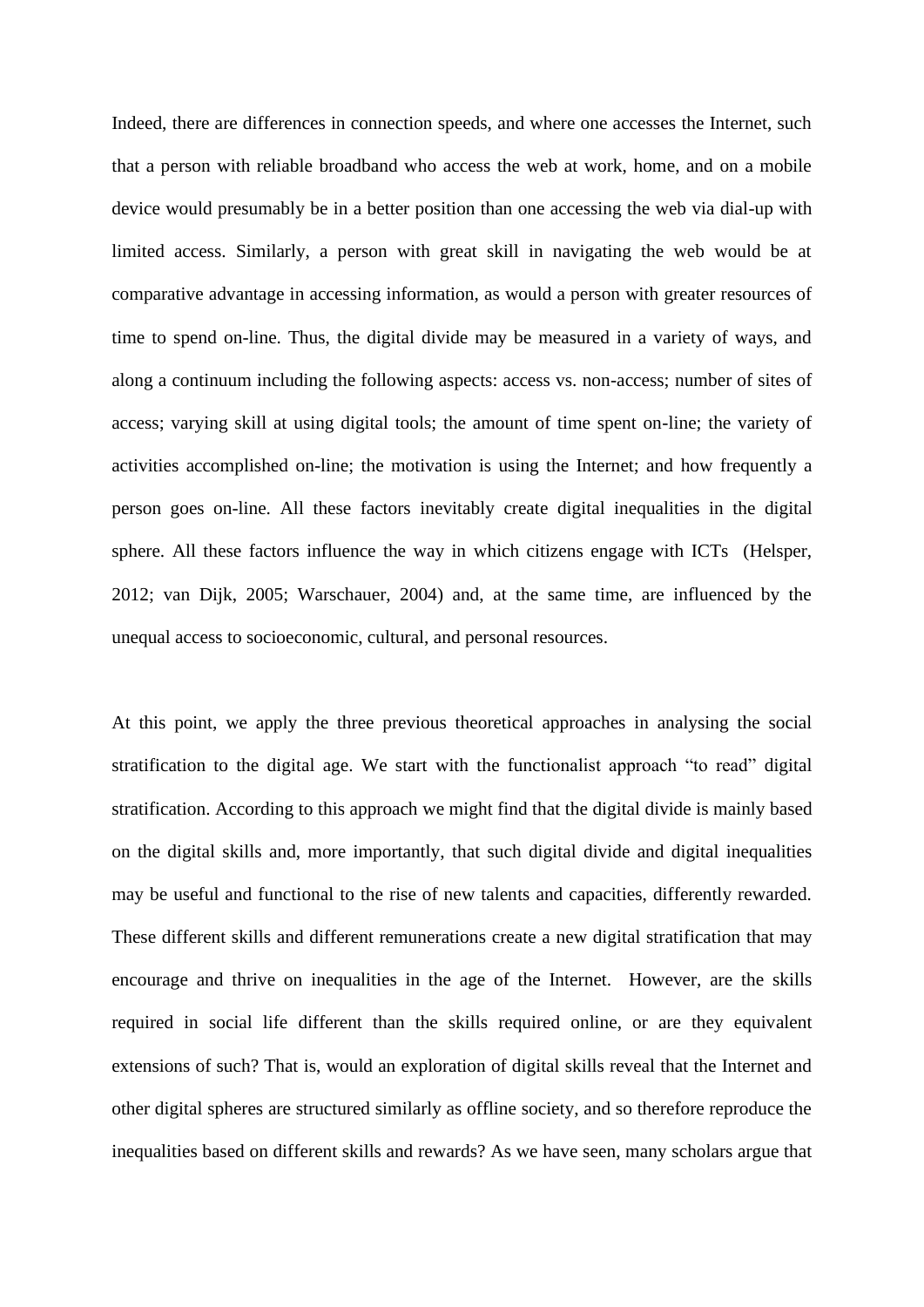digital skills are important in understanding and analysing the digital divide. What is unclear is whether these digital skills are directly tied with the offline skills, or if they are something different and disconnected. In the first case, indeed, the digital inequalities could be seen as the reproduction, in digital space, of the inequalities pre-existing in the society. In the second case, however, digital inequalities have their own dynamics not necessarily connected with the social world. The difference is worth noting. In the first case, new ICTs are reproducing and reinforcing social inequalities, solidifying the social structure based on the division of labour. In the second case, digital inequalities are created by the new digital skills created by new digital technologies. Because digital skills seem tied with social structures and since the Internet requires a form of digital stratification based on different skills/talents, we may assume, at least in part, that digital inequalities are reproducing and reinforcing previously inequalities. However, a functionalist approach to social inequalities may underestimate other social patterns that influence the rise of strata, such as social status and inherited positions. That is why, even underlying its theoretical and useful insights, we will not use this theoretical approach.

Neither will we use the Marxist approach, because it mainly focuses, as we have seen, on the economic structures and class conflicts. A Marxist approach underlines the formation of dominant groups in the digital sphere and, above all, shows the capital accumulation dynamics that reproduce social inequalities in the digital world (Fuchs, Mosco, 2012). According to Graham we are living in a digital dark ages in which the knowledge economy is seen as alienation (2001). The digital sphere tends to reproduce the relation of power that characterizes social inequalities in the real life. While Marx's concept of class highlights the existence of objectively structured economic inequalities in society, we assume that the basic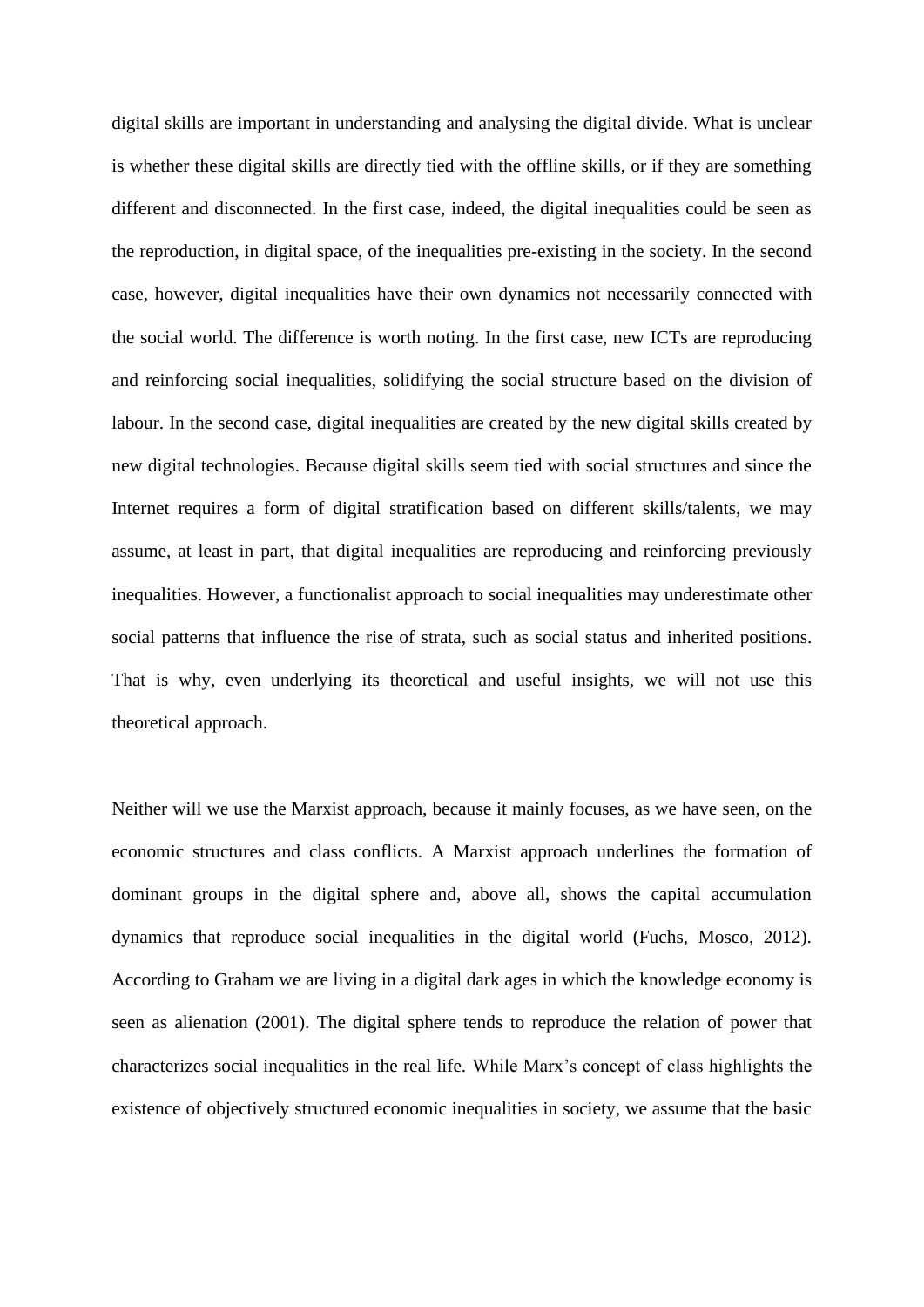principles of social stratification should be sought not only in the economic sphere, but also in the spheres of politics and culture.

Weber revises Marx's analysis arguing that social stratification relates to the access of different groups and individuals in social rewards such as money, power and prestige. This seems to be particularly true in the digital sphere. We are assuming that while the economic sphere is still important and valid to analyses the new inequalities, it sounds more pertinent and insightful to analyses such inequalities from a broader perspective. Weber's potential contribution to digital divide and in digital inequalities studies is on two planes: First, Weber argues that there are a variety of economic factors relevant to the formation of class relations. In addition to the access (or lack thereof) to the means of production, skills and credentials (or qualifications) can be dominant features of many professions. Those with access to and control over such qualifications enjoy a "market situation" more advantageous than those without such control. The Weberian approach provides a richer understanding of inclusion and exclusion that goes beyond a narrower class-based analysis.

## **4. From social inequalities to digital inequalities**

As we have seen above, social inequalities present in the social structures are not presumably disconnected with the digital inequalities presents in the digital sphere. Digital inequalities are, indeed, embedded in social structures (van Dijk 2005; Helsper 2012), and thus digital and social inequalities must be deeply intertwined. Bonfadelli (2002), for instance, argues that previous social inequalities not only affect digital divides but reinforce and exacerbate pre-existing social inequalities. Furthermore, several patterns which characterize and shape the social structure such as education, skills, income, occupation and gender influence the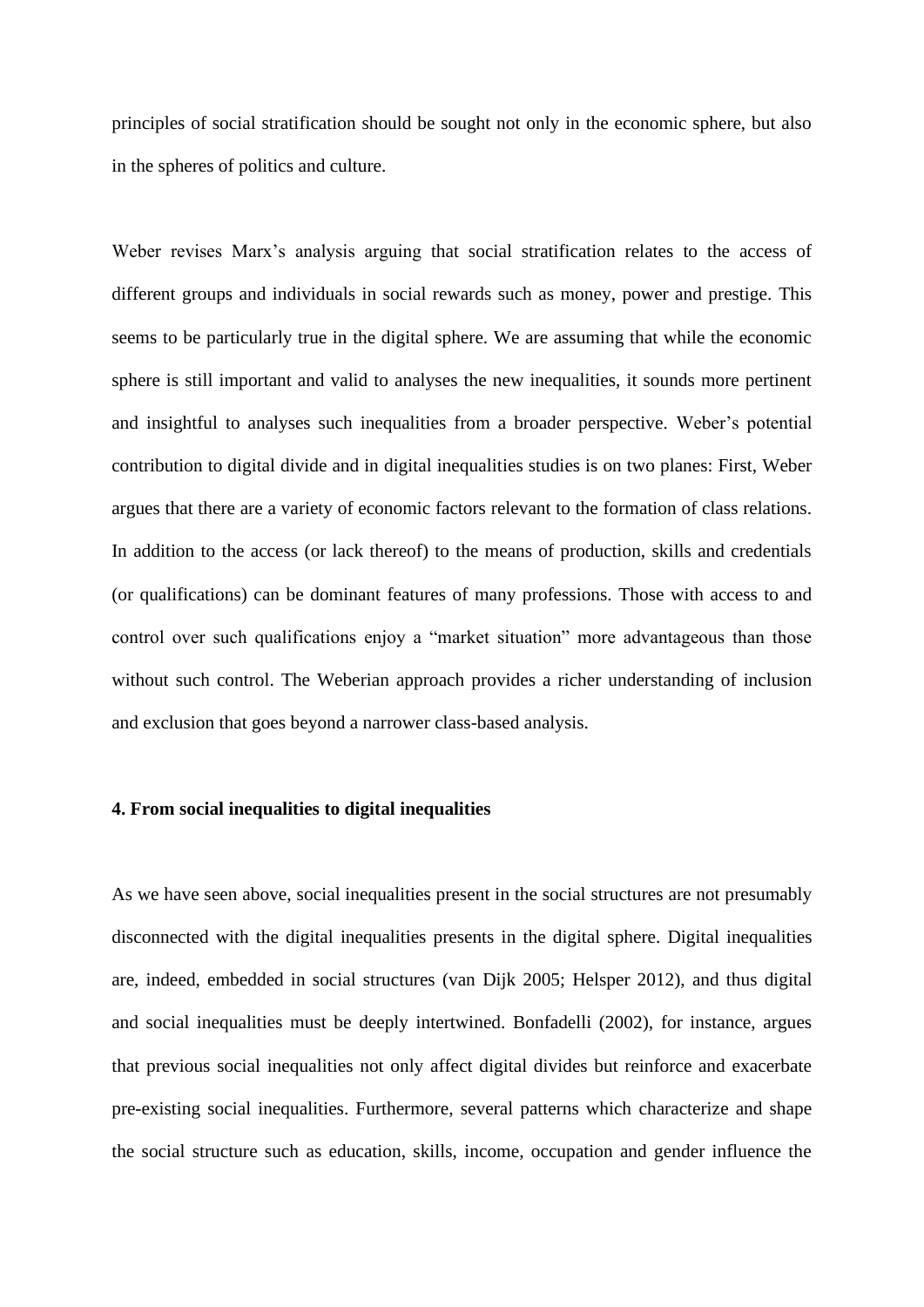access and the use of the Internet (Rice & Katz, 2003; van Deursen & van Dijk, 2013). Analysed from this perspective it seems that social inequalities already existing in the society are reproduced and reinforced online. However, we argue that there exists a kind of recurring cycle between social and digital inequalities. Namely, social inequalities are the root of digital inequalities, seen as the different skills at using information sources and opportunities that are the major cause of digital divide (Selwyn, 2004; Hargittai and Hinnant, 2008; Smith and Curtain 1997); however, at the same time digital divides increase and reinforce social inequalities already present in a stratified social sphere.

However, so far, it is not clear if the digital divide influence social stratification or, reflexively, social stratification influences the development of the digital divide, and if the digital divide are reproducing or limiting of social inequalities.

To better explain this point we draw upon two well-known theories: "the Matthew effect" and the "theory of knowledge gap", both of which, when applied to the digital age, argue that digital technologies are increasing the divide and the social inequalities, instead of limiting the gap. Briefly, the "Matthew effect," first introduced by sociologist Robert K. Merton almost a half century ago (1968), argue that "the rich get richer and the poor get poorer," though in his particular exploration this referred to the world of scientific inquiry. Merton applied a verse taken from the Gospel of Matthew: "For unto every one that hath shall be given, and he shall have abundance: but from him that hath not shall be taken even that which he hath" (Matthew 25, 29). Merton's idea was that well known scientists usually get more recognition than anonymous researchers, even if their research and findings are rather similar. If we applied this concept to the digital divide (Hargittai, 2003; Helsper, 2012; Pearson, 2009; van Dijk, 2005) we can see that pre-existing inequalities are amplified in the digital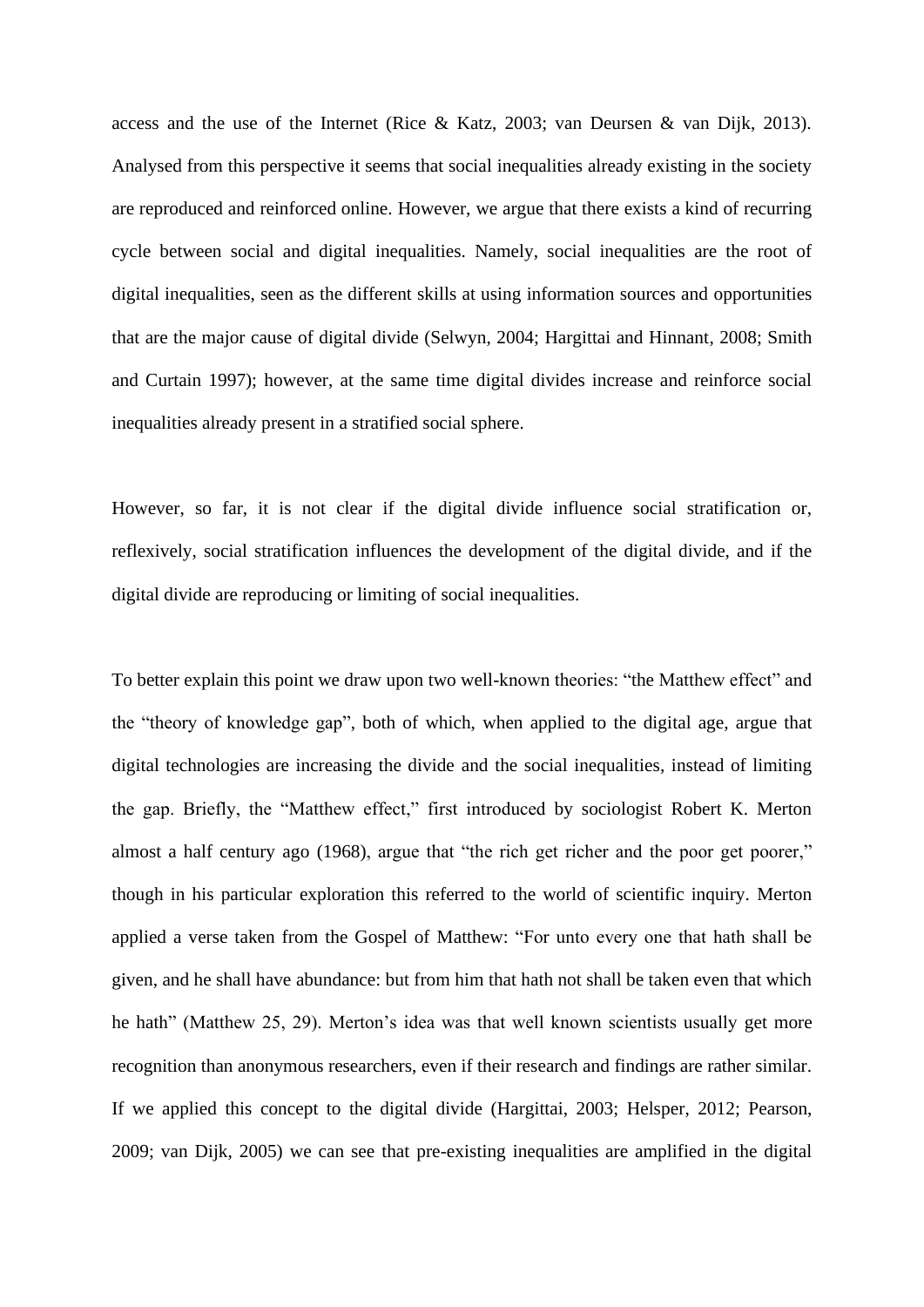sphere. The rich, in terms of skills, income, and abilities get more advantages from the Internet than those poorly skilled users (DiMaggio, Hargittai, Celeste, & Shafer, 2004). Thus, following this vein we can argue that social inequalities are not only replicated, but also amplified on the digital sphere.

Delving yet deeper in this vein, the knowledge gap hypothesis, first theorized by Tichenor, Donohue, & Olien (1970), before the advent of the Internet, argued that information and knowledge are not equally distributed in society. Briefly, the main assumption of this theory is that "as the infusion of mass media information into a social system increases, segments of the population with higher socio-economic status tend to acquire this information at a faster rate than the lower status segments, so that the gap in knowledge between these two segments tend to increase rather than decrease". In other words socio-economic status influences the way in which we acquire information and knowledge and thus the gap, in terms of knowledge, between high socio-economic status and lower status will increase. This, despite the fact that both statuses will improve in knowledge because of the further information acquired. Some researchers (Bonfadelli, 2002; Rogers, 2003; Selwyn, 2004; van Dijk, 2005) applied this suggestive hypothesis to the digital divide, arguing that while both statuses will benefit from rich opportunities offered by new ICTs, those individuals and groups of highest status will gain more and sooner, thereby widening the pre-existing gap. In accessing and using resources offered by the Internet, those with a high socioeconomic status will get first and more efficient access to the opportunities offered by the ICTs. Consequently, it could be argued that the Internet has indeed exacerbated existing inequalities, rather than decreasing them.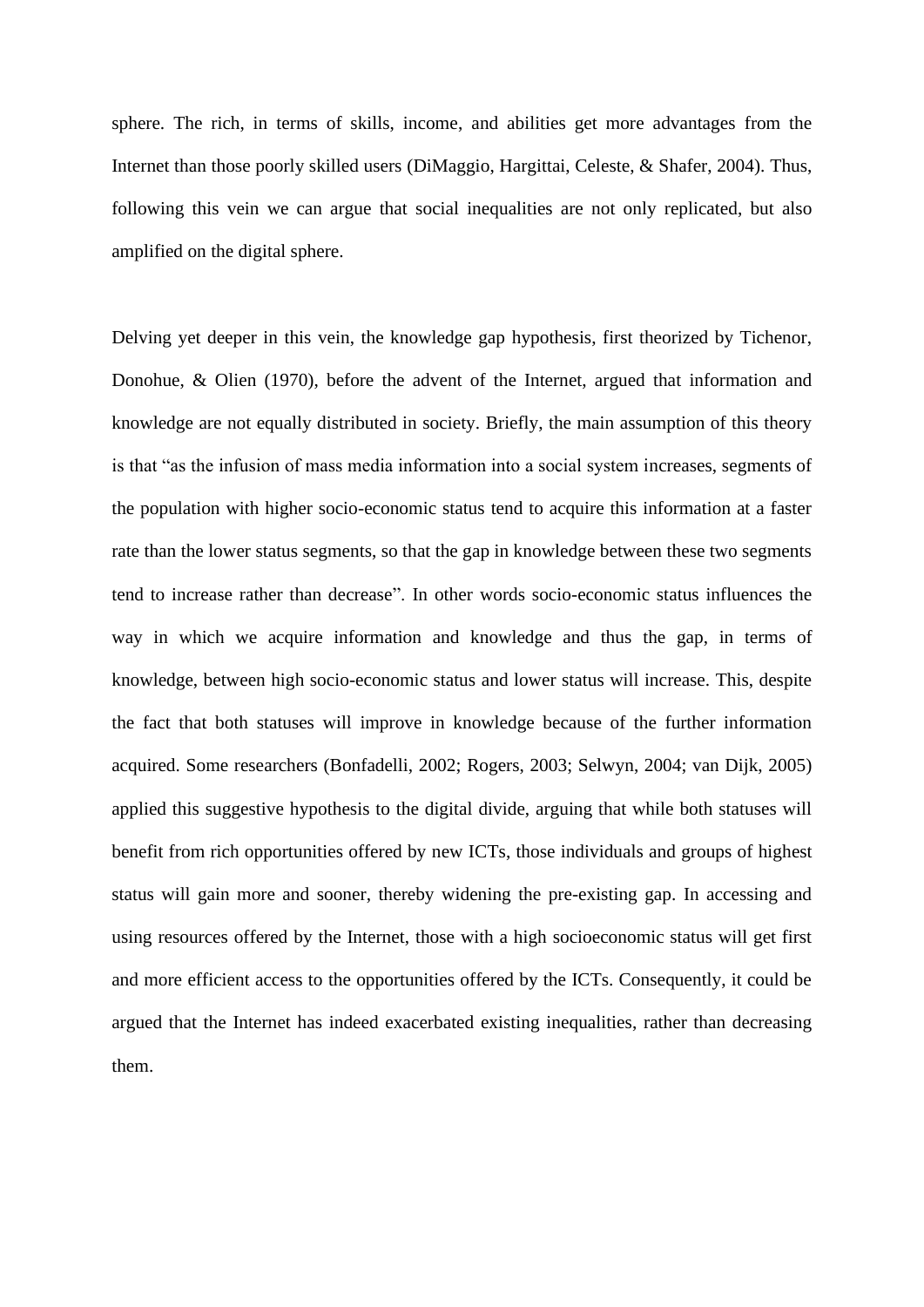The gap between "information rich" and "information poor" or between 'users' and 'losers' (Eichmann, 2000) has been widened further by the new media and, more importantly, seems to reflect the ongoing inequalities in the social sphere.

However, it must be said that digital inequalities may evolve over the time and some inequalities could be reduced or deleted. As van Dijk and Hacker (2003) argue, it would be in error to think about the digital divide as a static phenomenon, as inequalities are continually moving. The advent and adoption of new ICTs create new opportunities for social mobility, a process through which changes in the level of prestige of the subject can be realized. Indeed almost everybody who has access to the Internet may use it to improve their status and prestige. The Internet, for instance, may enhance individual social capital by offering new opportunities (Kraut et al. 2002; Zhao 2006). However, according to several studies, the digital divide may also increase the inequalities in social capital (Quan-Haase and Wellman 2004, Katz and Rice 2003; Hargittai 2002). This complex interplay of social capital and the Internet usage, has been at the centre of several studies (Agarwal, Animesh and Prasad 2005; Goldfarb 2006; DiMaggio et al. 2004). However, other studies (e.g. Haythornthwaite & Wellman, 2002; Witte & Mannon, 2010) have shown that different indicators of economic well-being influence the use of the Internet. Again, it seems that previous and stratified inequalities influence the use of the Internet and, in so doing, influence digital inequalities. Moreover, not only do those in advantageous economic situations use digital resources more and more effectively, but it is also the case that citizens whose occupational position is more "prestigious" demonstrate a similar dynamic.

The difference in usage of the Internet may notably influence life chances, a concept used by Weber to indicate the chances that individuals have of gaining access to scarce and valued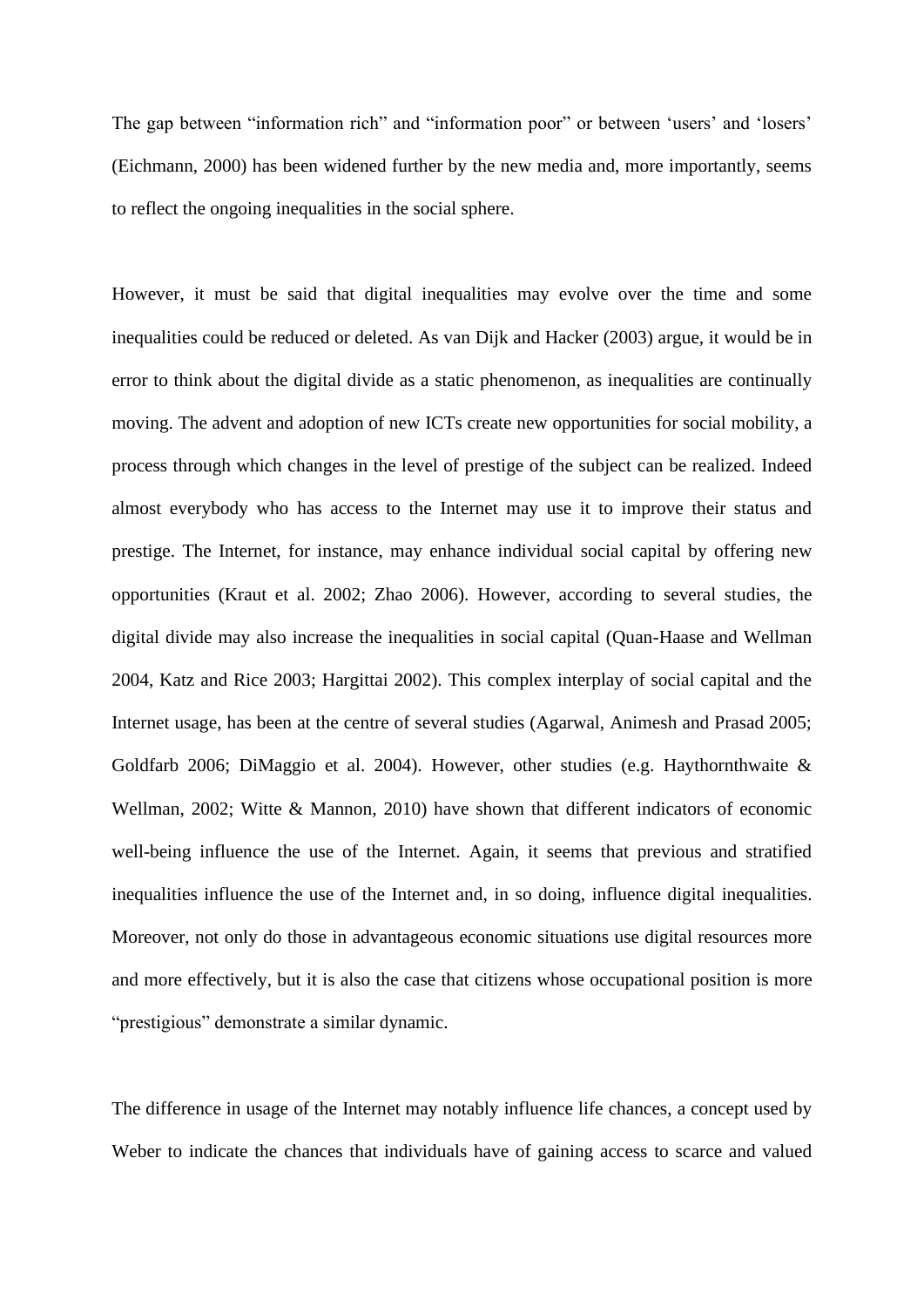outcomes (1978, p. 302). The concept was further elaborated by Giddens, who explained it as "the chances an individual has for sharing in the socially created economic or cultural 'goods' that typically exist in any given society" (1973, p. 130-1). New digital technologies offer new opportunities to improve people's social lives and, in so doing, can affect social and digital inequalities. The Internet's potentiality to transform lives remains crucial and access could open the doors to important societal resources, such as education, healthcare, social services, etc., thereby improving quality of life.

How does access and effective use of digital technologist influence access to opportunities in "real" life? Weber argued that it is the market which regulates the life chances enjoyed by individuals, and in turn we argue that in a society increasingly organised via digital networks, life chances are still determined within the market, but that this process is heavily influenced by the digital skills, authentications, and social capital resources. As Weber moved beyond Marx's binary distinction between property owners and non-owners to focus also on prestige and skills, in an analysis of stratification in digital society we should move beyond the distinction the Internet have's and have-not's, by developing social theory of digital inequalities integrated within the social structures of inequality. As Weber, skills and assets only have value in the context of a market; hence, digital skills as well have value in the context of market of life chances (both digital and "real life"). Several studies have shown how specific online activities may offer users more opportunities to enhance their life chances (e.g. Hargittai and Hinnant, 2008; Kim and Kim, 2001; Mossberger et al., 2003; Van Dijk, 2005; Zillien and Hargittai, 2009). Interestingly enough, several studies have shown, that the use of new ICTs for ''capital enhancing'' activities are influenced by skills (Hargittai, 2010; Livingstone and Helsper, 2010; Stern, et al., 2009; Zillien and Hargittai, 2009).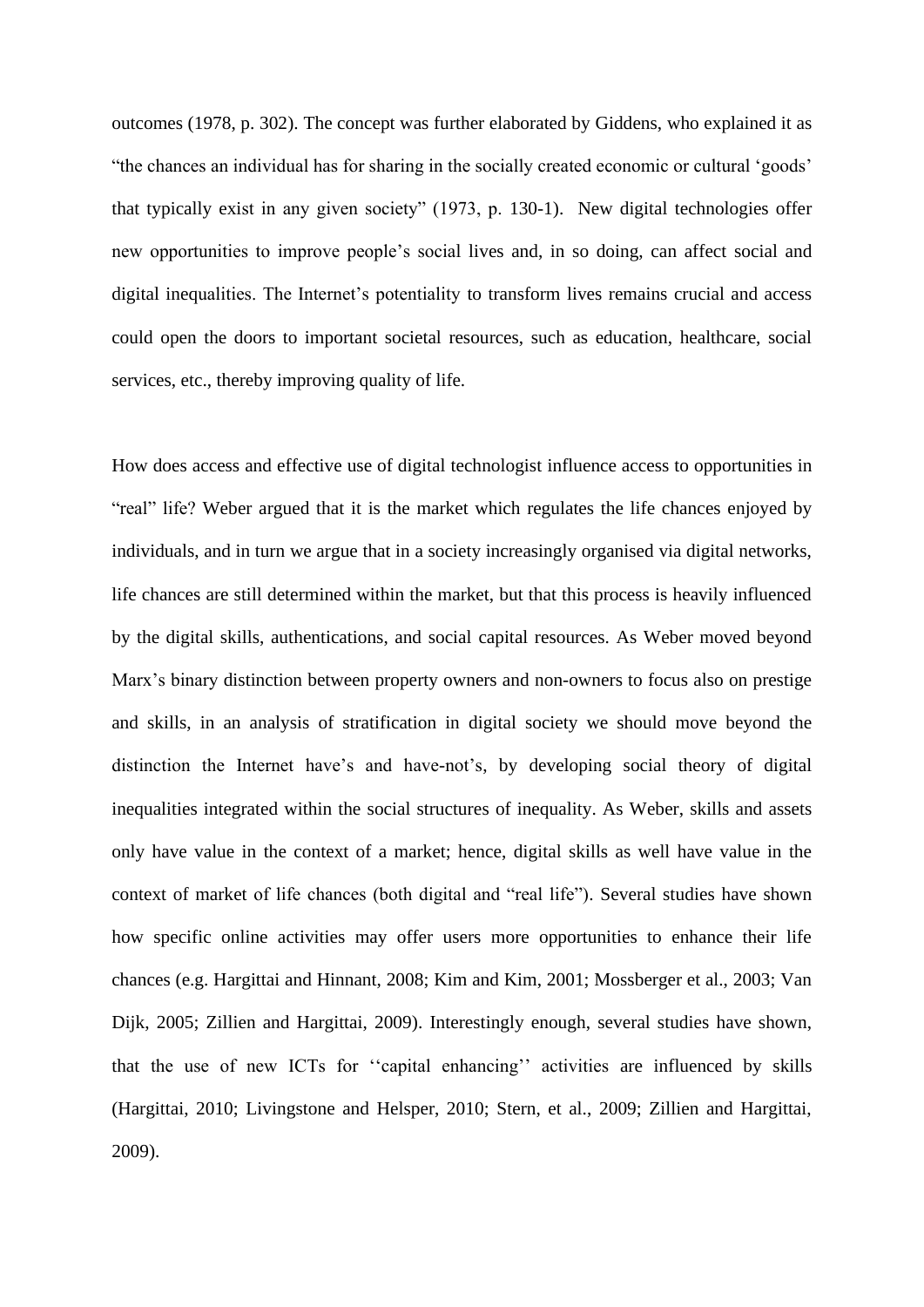#### **5. Conclusion**

The Weberian approach allows for a more finely-graded set of distinctions in how social (and digital) inequalities exist and interact. Beyond the simple binary conceptions of access vs. no-access or high skill vs. poor skill, the inclusion of Weberian concepts allows for a more complex picture of how the digital divide co-exists and interacts with social inequalities. This relatively "thick description" allows us to see that it is not only economics which drive digital divides, but that there is also a high level of relevancy to dynamics of status, prestige, certifications/professional legitimacies, and political influence. In addition, the concept of life changes (a combination of potentialities and hindrances) playing out in the marketplace of social life is also very useful.

As more activities of social life move and/or expand into the digital world, we expect the influence of the digital divide to have an increasing effect on social inequalities, both within the digital sphere but also beyond. While new technologies, theoretically speaking, may provide opportunities for everybody to improve their life chances (and subsequently to overcome hindrances to life chances), it seems that this possibility is not in fact equally realized. Indeed, it is mainly those individuals and groups who enjoy better social positions, typically along with better digital skills, and with a better social capital and social networks, who are most likely to exploit the potentialities offered by digital new technologies. In so doing social inequalities are reproduced (or exacerbated) by the advent of digital skills, even if, for some, the possibility to overcome such inequalities potentially emerges.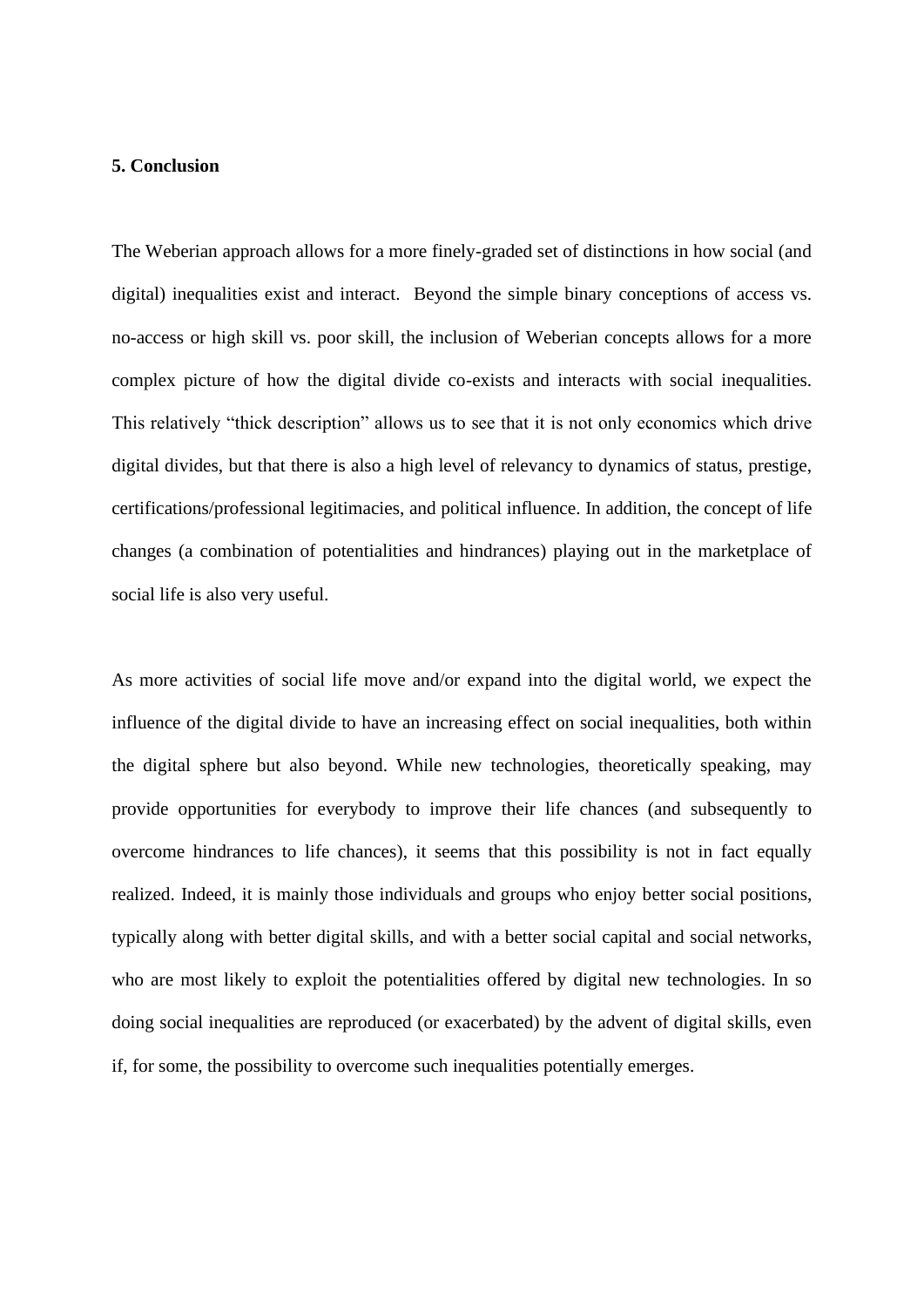# **References**

Agarwal, Ritu, Animesh Animesh, and Kislaya Prasad. Social Interactions and the Digital Divide: Explaining Regional Variations in Internet Use, *Robert Smith School Research Paper* 06-024 (2005).

Bonfadelli, H. (2002). "The Internet and Knowledge Gaps: A theoretical and Empirical investigation." *European Journal of communication,* 17, 65 – 85.

Castells, M., & Himanen, P. (2002). *The Information Society and the Welfare Model: The Finnish Model.* New York, NY: Oxford University Press.

Chan, T.W., & Goldthorpe, J.H. (2007). Class and Status: The Conceptual Distinction and its Empirical Relevance. *American Sociological Review*, 72(4), 512–532.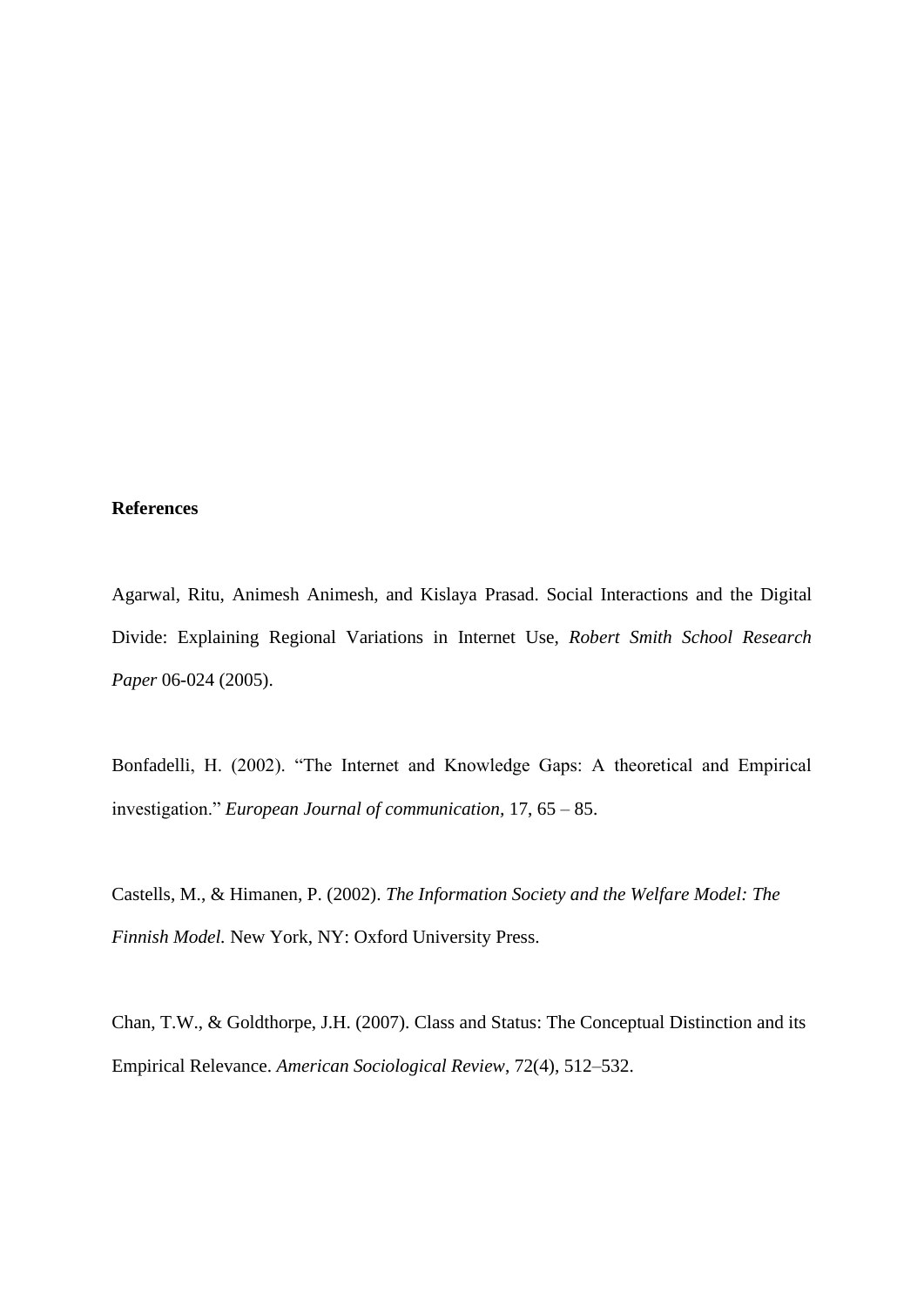Chan, T.W., & Goldthorpe, J.H. (2012). Social stratification of cultural consumption across three domains: music; theatre, dance and cinema; and visual arts. In: T.W. Chan (Ed.), *Social Status and Cultural Consumption* (paperback ed., pp. 204–231). Cambridge: Cambridge University Press.

DiMaggio, P., Hargittai, E., Russell Neuman, W., & Robinson J.P. (2001). Social Implications of the Internet. *Annual Review of Sociology*, 27(1), 307–336.

DiMaggio, Paul, Eszter Hargittai, Coral Celeste, and Steven Shafer. "From Unequal Access to Differentiated Use: A Literature Review and Agenda for Research on Digital Inequality", in: Neckerman K (Eds), *Social Inequality*. New York: Russell Sage Foundation, 2004.

Emmison, M., & Frow, J. (1998). Information Technology as Cultural Capital. *Australian Universities' Review*, 41(1), 41–45.

Esping-Andersen, G. (1990). *The Three Worlds of Welfare Capitalism*. Princeton, NJ: Princeton University Press.

Fuchs, C. (2009). The Role of Income Inequality in a Multivariate Cross-National Analysis of the Digital Divide. *Social Science Computer Review*, 27(1), 41–58.

Fuchs, C. & Mosco, V. (eds.). (2012). Marx is back – the importance of Marxist theory and research for critical communication studies today. *tripleC – Open Access Journal for a Global Sustainable Information Society,* 10(2), 127-632.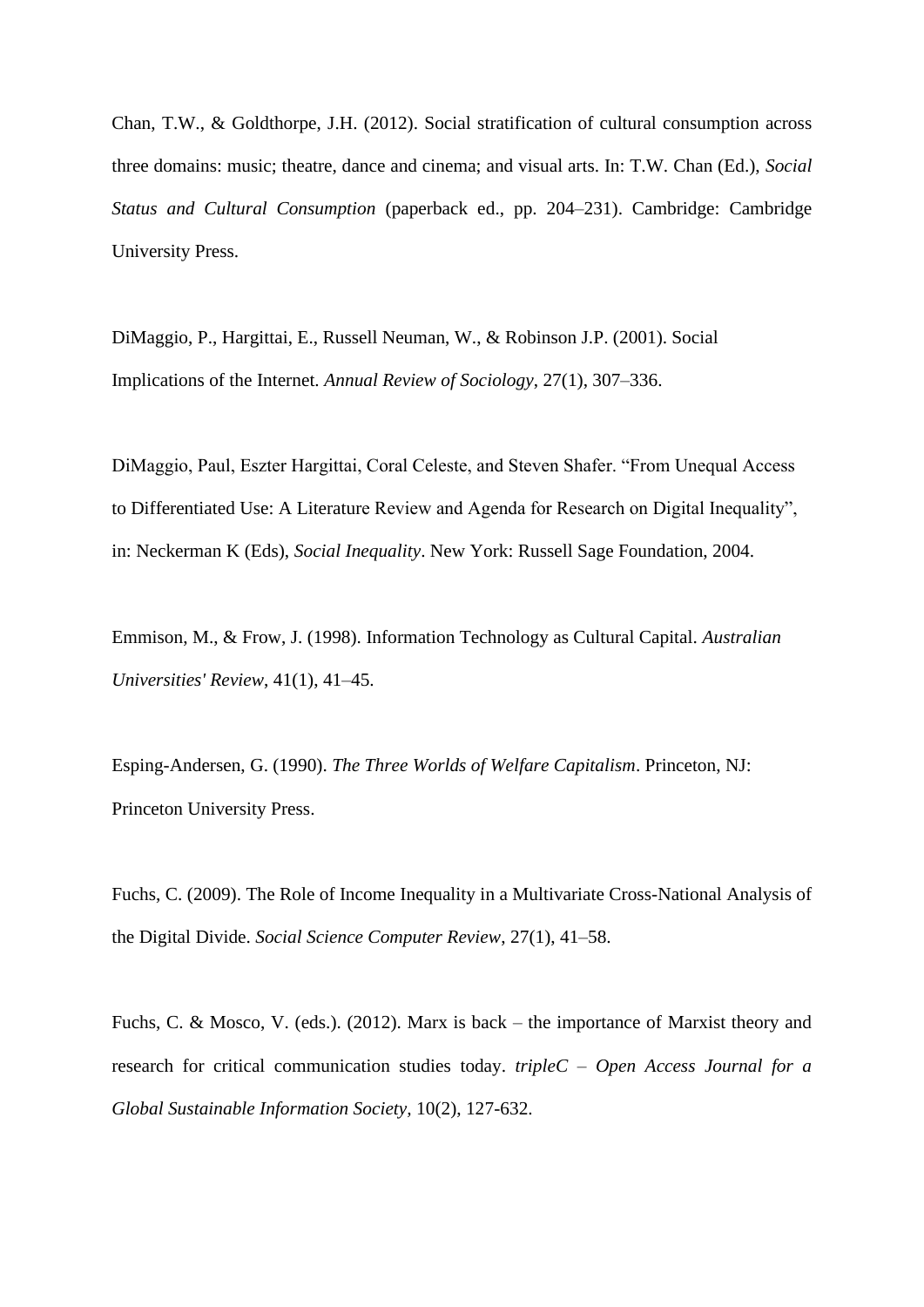Giddens, A. (2013). *Politics and sociology in the thought of Max Weber.* Cambridge: Polity.

Goldfarb, Avi. "The (Teaching) Role of Universities in the Diffusion of the Internet", *International Journal of Industrial Organization* 24, 2 (2006): 203-225.

Graham, Philip W. (2001) The digital dark ages: The knowledge economy as alienation. In Brown, H., Lovink, G., Merrick, H., Rossiter, N., The, D. & Wilson, M. (eds.). *The fibreculture reader: Politics of a digital present.* Melbourne: Fibreculture Publications.

Guillén, M.F., & Suárez, S.L. (2005). Explaining the global digital divide: Economic, political and sociological drivers of cross-national Internet use. *Social Forces*, 84(2), 681– 708.

Hampton, K. N. (2010). Internet use and the concentration of disadvantage: Glocalization and the urban underclass. *American Behavioral Scientist*, 53(8), 1111–1132.

Hargittai E and Hinnant A (2008) Digital inequality: differences in young adults' use of the Internet. *Communication Research* 35(5): 602–621

Hargittai, E., & Hsieh, Y.P. (2010). From Dabblers to Omnivores: A Typology of Social Network Site Usage. In Z. Papacharissi (Ed.), *A Networked Self* (p. 146–168). London: Routledge.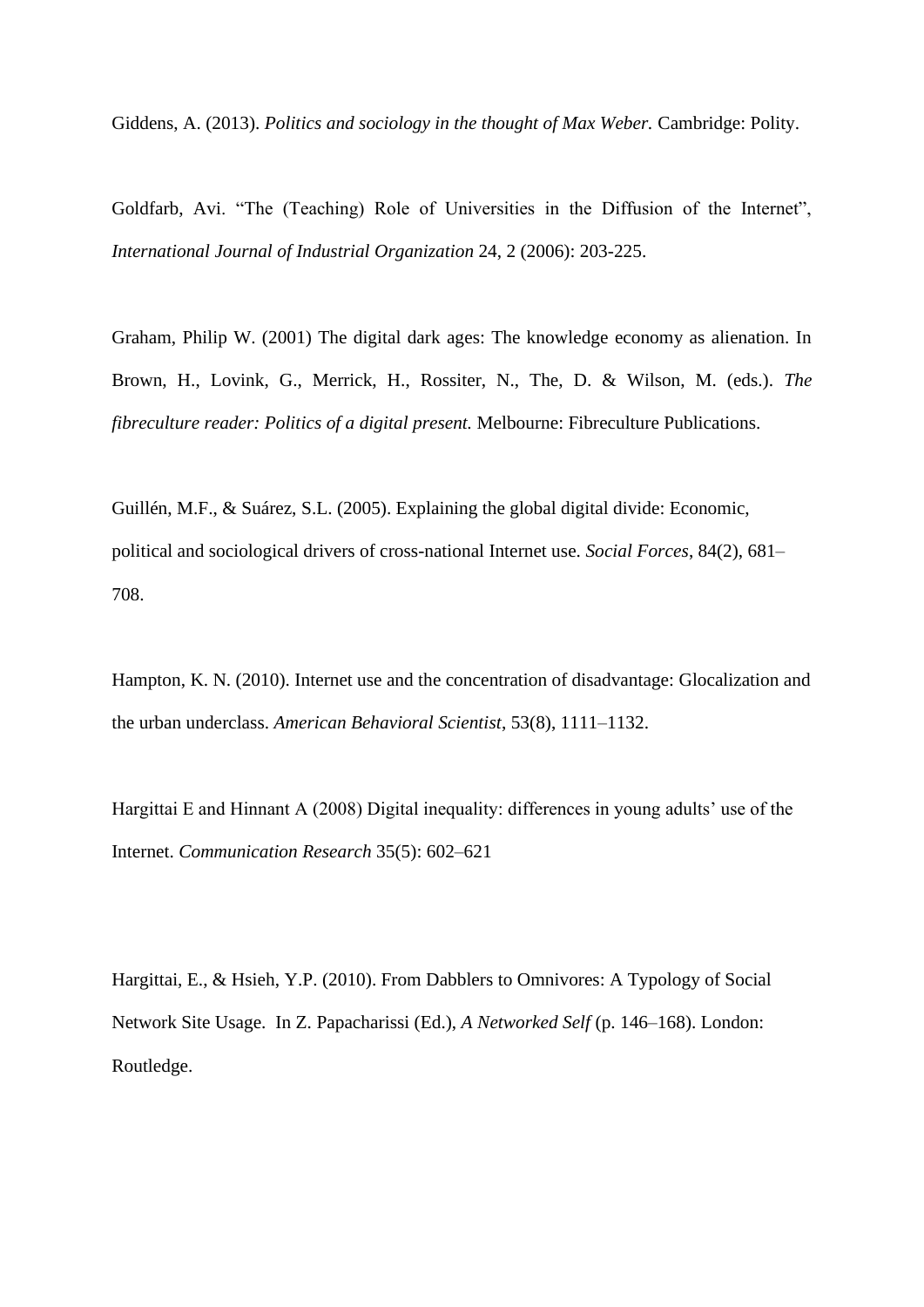Hargittai, Eszter. "Second-Level digital divide. Differences in people's online skills", *First Monday*, 7, 4 (2002)

Haythornthwaite, C., & Wellman, B. (2002). The Internet in Everyday Life: An Introduction. In B. Wellman & C. Haythornthwaite (Eds.), *The Internet in Everyday* Life (pp. 3–41). Oxford: Blackwell.

Katz, J.E. & Rice, R.E. (2002). *Social Consequences of Internet Use: Access, Involvement and Interaction*. Cambridge, M.A: MIT Press.

Katz, James and Ronald E. Rice. "Comparing Internet and Mobile Phone Usage: Digital Divides of Usage, Adoption, and Dropouts", *Telecommunication Policy*. 27, 8-9 (2003): 597- 623.

Kim M and Kim J (2001) Digital divide: conceptual discussions and prospect. In: Kim W, Ling TW, Lee YJ, et al. (eds) *The Human Society and the Internet*. New York: Springer, pp. 136–146.

Kraaykamp, G., & van Eijck, K. (2005). Personality, media preferences, and cultural participation. *Personality and Individual Differences*, 38(7), 1675–1688.

Kraaykamp, G., & van Eijck, K. (2010). The Intergenerational Reproduction of Cultural Capital: A Threefold Perspective. *Social Forces*, 89(1), 209–231.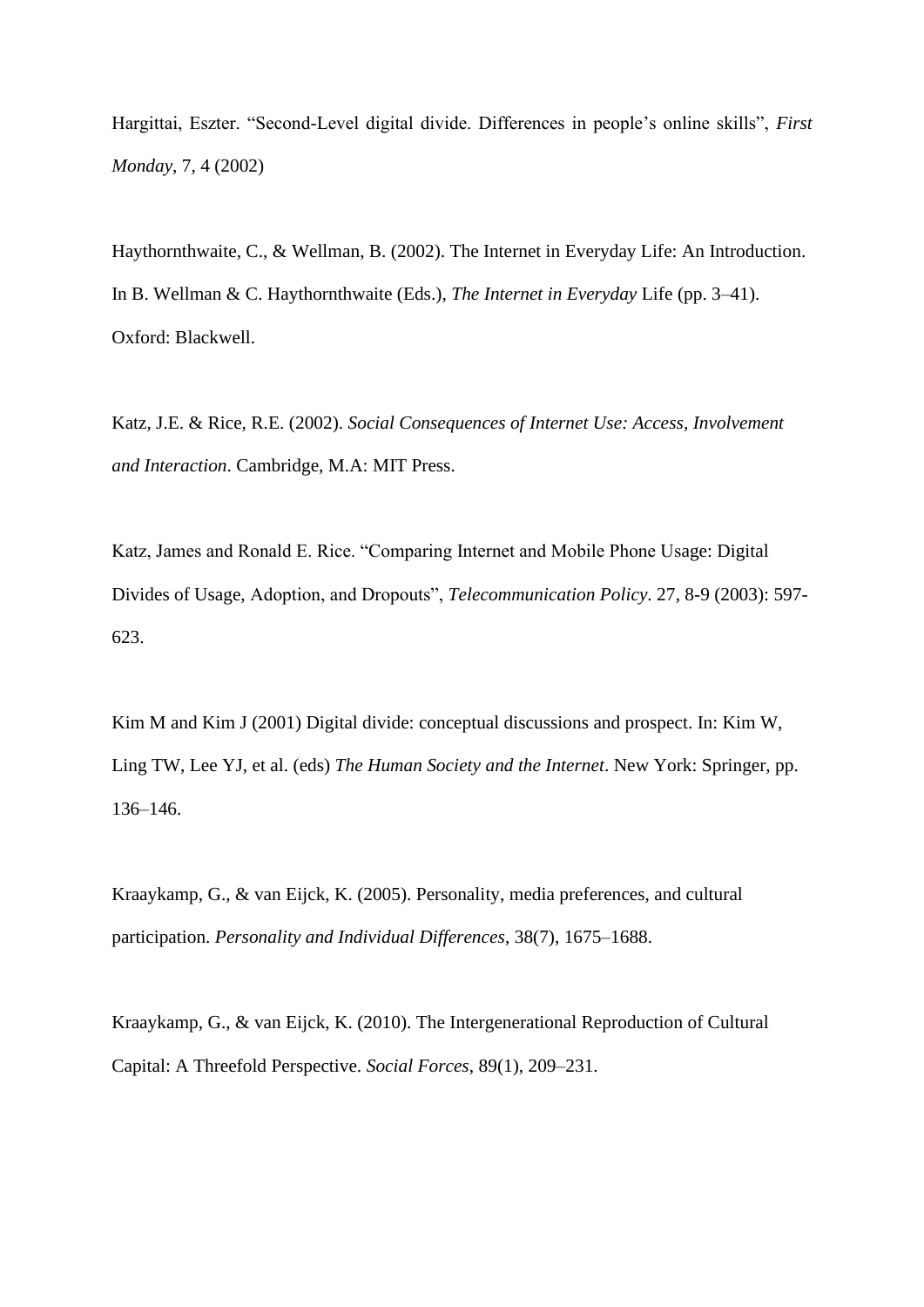Kraut, R., Patterson, M., Lundmark, V., Kiesler, S., Mukophadhyay, T., & Scherlis, W. (1998). Internet paradox: A social technology that reduces social involvement and psychological well-being? *American Psychologist*, 53(9), 1017-1031.

Kraut, Robert, Sara Kiesler, Bonka Boneva, Jonathon Cummings, Vicki Helgeson, and Anne Crawford. "Internet Paradox Revisited", *Journal of Social Issues* 58, (2002): 49-74.

Lehdonvirta, V., & Räsänen, P. (2011). How do young people identify with online and offline peer groups? A comparison between UK, Spain and Japan. *Journal of Youth Studies*, 14(1), 91–108.

Malecki, E. J. (2013). The Geography of the Internet: Cities, Regions and Internet Infrastructure in Europe. *Regional Studies*, 47(8), 1375–1376.

McQuail, D. (2005). *Mass Communication Theory* (5th ed.). London: Sage Publications Ltd.

Merton, Robert K. (1968). The Matthew Effect in Science. *Science* 159 (3810), 56–63.

Moreno, L., & Marí-Klose, P. (2013). Youth, family change and welfare arrangements. Is the South still so different? *European Societies*, 15(4), 493–513.

Mossberger K, Tolbert CJ and Stansbury M (2003) *Virtual Inequality: Beyond the Digital Divide*. Washington, DC: Georgetown University Press.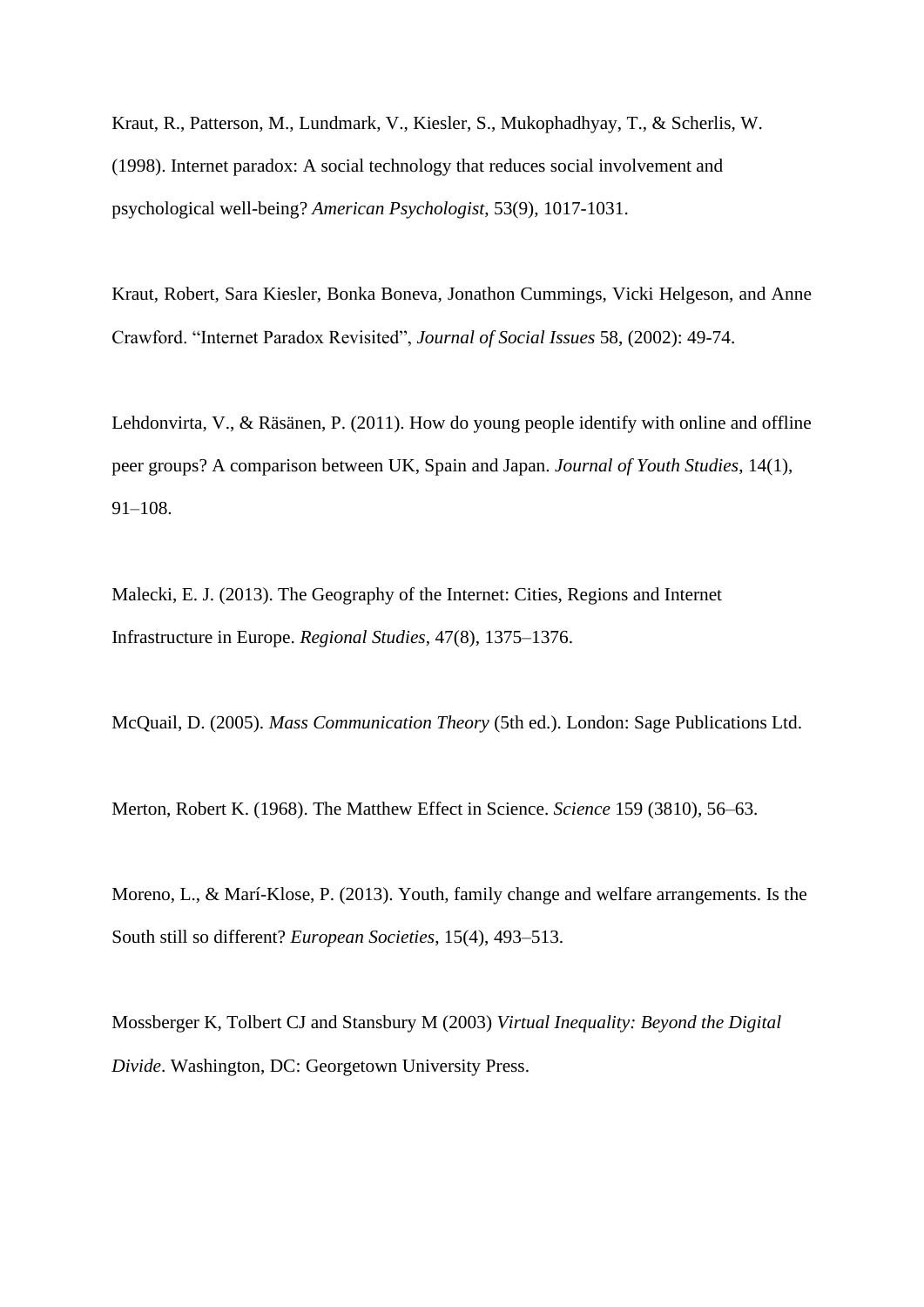Näsi, M., & Räsänen, P., & Sarpila. O. (2012). ICT activity in later life: Internet use and leisure activities amongst senior citizens in Finland. *European Journal of Ageing*, 9(2), 169– 176.

Norris, P. (2001). *Digital divide: Civic engagement, information poverty, and the Internet worldwide*. Cambridge: Cambridge University Press.

Ollivier, M. (2008). Modes of openness to cultural diversity: Humanist, populist, practical, and indifferent. *Poetics*, 36(2-3), 120–147.

Pearson J.L. (2009) *The Matthew Effect, the Digital Divide and the American Dream*. NMEDIAC, 6(1).<http://www.ibiblio.org/nmediac/summer2009/MatthewEffect.html> (accessed 07 November 2014)

Pénard, T., & Poussing, N. (2010). Internet use and social capital: The strength of virtual ties. *Journal of Economic Issues*, 44(3), 569–595.

Peterson, R. A., & Kern, R. M. (1996). Changing Highbrow Taste: From Snob to Omnivore. *American Sociological Review*, 61(5), 900–907.

Quan-Haase, Anabel, and Barry Wellman. "How does the Internet Affect Social Capital?", in: M. Huysman and V. Wulf (eds.), *Social Capital and Information Technologies*. Cambridge, MA: MIT Press, 2004.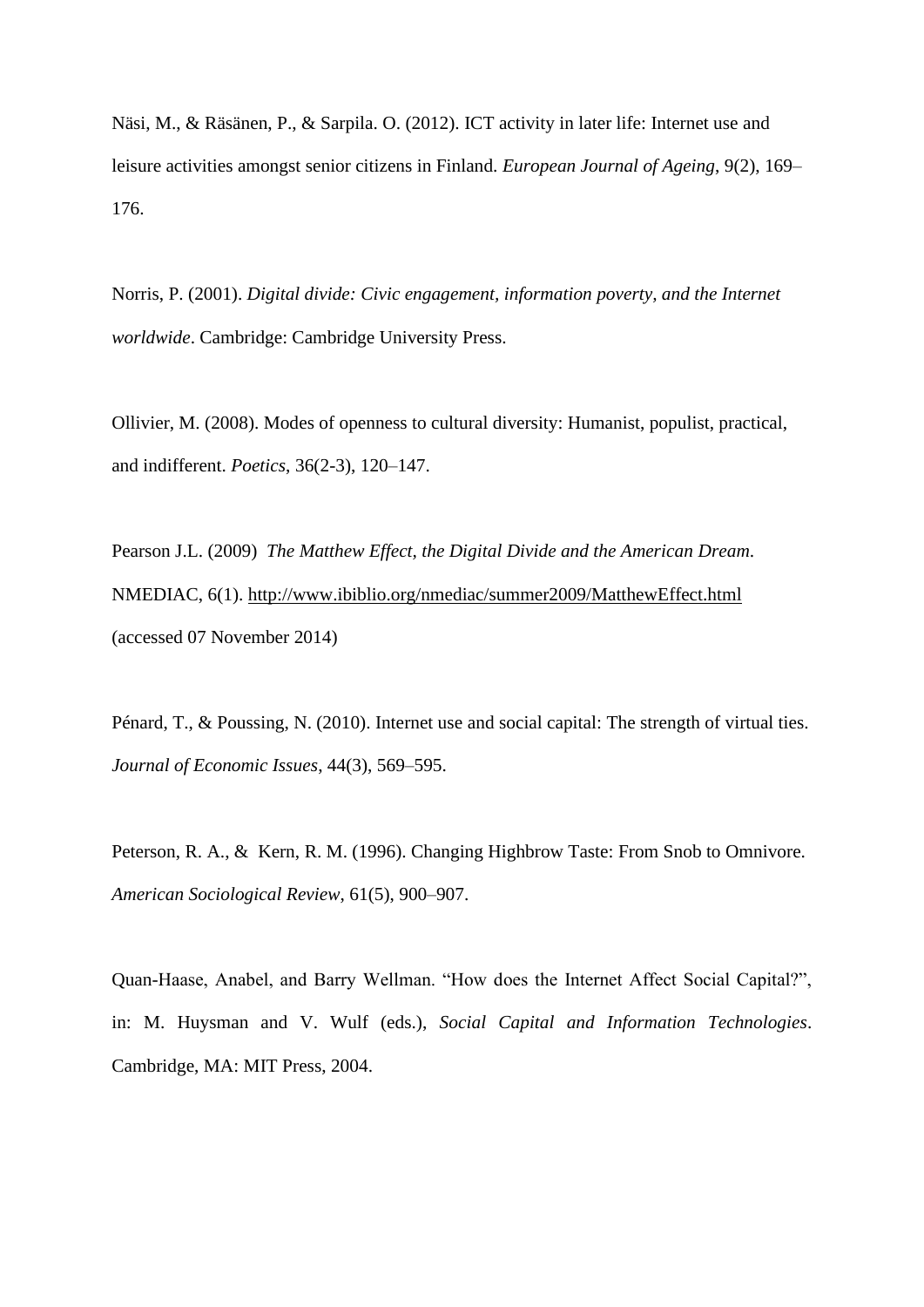Ragnedda, M. & Muschert, G.W. (Eds.) (2013). *The Digital Divide: The Internet and Social Inequality in International Perspective*. Oxford: Routledge.

Räsänen, P. (2006). Information society for all? Structural characteristics of Internet use in 15 European countries, *European Societies,* 8(1), 59–81.

Räsänen, Pekka (2008): The Persistence of Information Structures in Nordic Countries. *The Information Society* 24(4), 219–228.

Rice, R. E. & Katz, J. E. (2003) 'Comparing Internet and Mobile Phone Usage: Digital Divides of Usage, Adoption and Dropouts', *Telecommunications Policy* 27(4): 597–623.

Roose, H., van Eijck, K. & Lievens, J. (2012). Culture of distinction or culture of openness? Using a social space approach to analyze the social structuring of lifestyles. *Poetics,* 40(6), 491¬–513.

Savage, M., Devine, F., Cunningham, N., Taylor, M., Li, Y., & Hjellbrekke, J., & Miles, A. (2013). A New Model of Social Class? Findings from the BBC's Great British Class Survey Experiment. *Sociology,* 47(2), 219–250.

Selwyn, N. (2004). Reconsidering Political and Popular Understandings of the Digital Divide. *New Media & Society*, 6(3), 341–362. doi:10.1177/1461444804042519

Sparks, C. (2013). What Is the "Digital Divide" and Why Is It Important? *Javnost - The Public*, 20(2), 27–46. doi:http://javnost-thepublic.org/article/2013/2/3/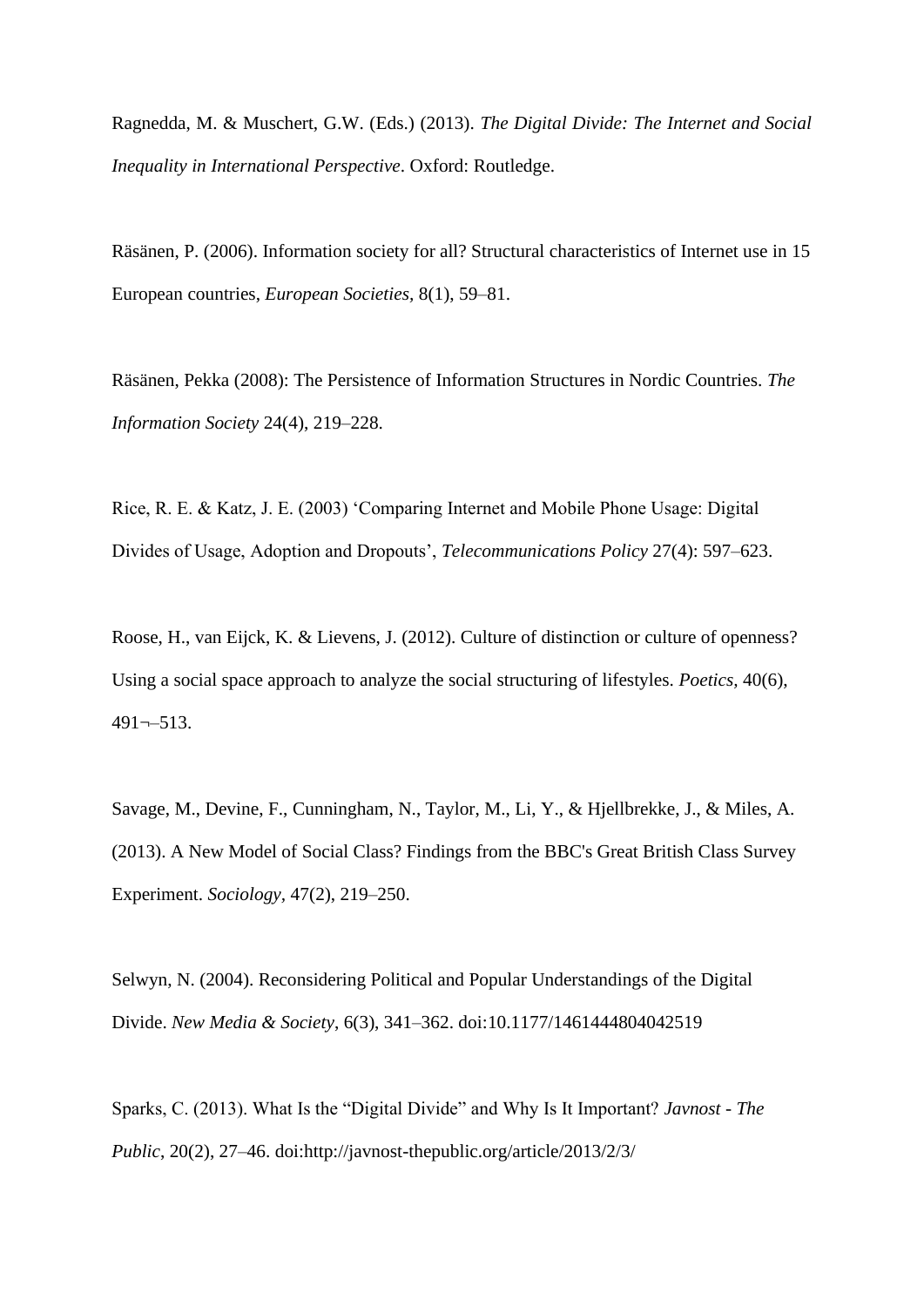Tichenor, P., Donohue, G. & Olien, C. (1970). "Mass Media Flow and Differential Growth in Knowledge." *Public Opinion Quarterly*, 34, 159 – 170.

Tondeur, J., Sinnaeve, I., van Houtte, M., & van Braak, J. (2011). ICT as cultural capital: The relationship between socioeconomic status and the computer-use profile of young people, *New Media & Society*, 13(1), 151–168.

Valkenburg, P. M., & Peter, J. (2007). Online communication and adolescent well-being: Testing the stimulation versus the displacement hypothesis. *Journal of Computer-Mediated Communication*, 12(4), 1169-1182.

van Deursen, A.J.A.M. & van Dijk, J.A.G.M. (2013). The Digital divide shifts to differences in usage. *New Media and Society*, 16, 507–526.

van Dijk, J.A.G.M. & Hacker, K. (2003) The Digital Divide as a Complex and Dynamic Phenomenon, *The Information Society: An International Journal*, Vol. 19, Issue 4, 2003, 315- 326.

van Dijk, J.A.G.M. (2005). *The Deepening Divide: Inequality in the Information Society.* London: Sage.

Wang, H. & Wellman, B. (2010). Social connectivity in America: Changes in adult friendship network size from 2002 to 2007. *American Behavioral Scientist*, 53(8), 1148-1169.